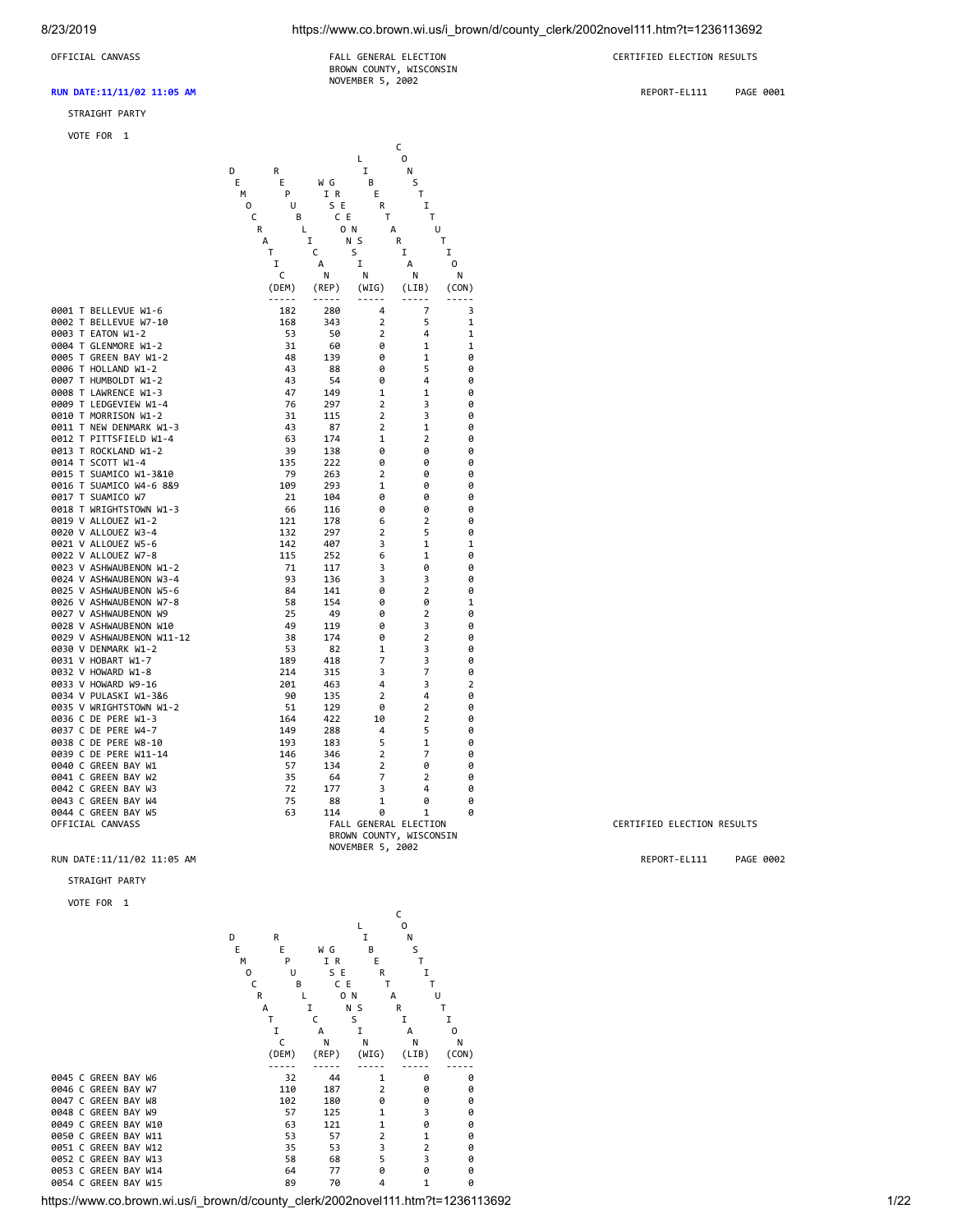

|                                                                                                                                                                                                                                                                                                                                                                                                                                                                                                                                                                                                                                                                                                                                                                                                                                                                                                                                          |                                                                                                                                                                                                                                                                     |                                                                                                                                                                                                                           |                                                                                                                                                                                                                                                                  |                                                                                                                                                                                          |                                                                                                                                                                                                                                                           | $\overline{\phantom{a}}$                                                                                                                                                                                                                                                                                                       |                                                                                                                                                                                                                                                       |           |
|------------------------------------------------------------------------------------------------------------------------------------------------------------------------------------------------------------------------------------------------------------------------------------------------------------------------------------------------------------------------------------------------------------------------------------------------------------------------------------------------------------------------------------------------------------------------------------------------------------------------------------------------------------------------------------------------------------------------------------------------------------------------------------------------------------------------------------------------------------------------------------------------------------------------------------------|---------------------------------------------------------------------------------------------------------------------------------------------------------------------------------------------------------------------------------------------------------------------|---------------------------------------------------------------------------------------------------------------------------------------------------------------------------------------------------------------------------|------------------------------------------------------------------------------------------------------------------------------------------------------------------------------------------------------------------------------------------------------------------|------------------------------------------------------------------------------------------------------------------------------------------------------------------------------------------|-----------------------------------------------------------------------------------------------------------------------------------------------------------------------------------------------------------------------------------------------------------|--------------------------------------------------------------------------------------------------------------------------------------------------------------------------------------------------------------------------------------------------------------------------------------------------------------------------------|-------------------------------------------------------------------------------------------------------------------------------------------------------------------------------------------------------------------------------------------------------|-----------|
| 0055 C GREEN BAY W16<br>0056 C GREEN BAY W17<br>0057 C GREEN BAY W18<br>0058 C GREEN BAY W19<br>0059 C GREEN BAY W20<br>0060 C GREEN BAY W21<br>0061 C GREEN BAY W22<br>0062 C GREEN BAY W23<br>0063 C GREEN BAY W24<br>0064 C GREEN BAY W25<br>0065 C GREEN BAY W26<br>0066 C GREEN BAY W27<br>0067 C GREEN BAY W28<br>0068 C GREEN BAY W29<br>0069 C GREEN BAY W30<br>0070 C GREEN BAY W31<br>0071 C GREEN BAY W32<br>0072 C GREEN BAY W33<br>0073 C GREEN BAY W34<br>0074 C GREEN BAY W35<br>0075 C GREEN BAY W36<br>0076 C GREEN BAY W37<br>0077 C GREEN BAY W38<br>0078 C GREEN BAY W39<br>0079 C GREEN BAY W40<br>0080 C GREEN BAY W41<br>0081 C GREEN BAY W42<br>0082 C GREEN BAY W43<br>0083 C GREEN BAY W44<br>0084 C GREEN BAY W45<br>0085 C GREEN BAY W46<br>0086 C GREEN BAY W47<br>0087 C GREEN BAY W48<br>0088 C GREEN BAY W49<br>0089 C GREEN BAY W50<br>OFFICIAL CANVASS<br>RUN DATE:11/11/02 11:05 AM<br>STRAIGHT PARTY | 114<br>44<br>55<br>47<br>74<br>99<br>54<br>79<br>79<br>59<br>48<br>59<br>101<br>64<br>99<br>56<br>109<br>134<br>95<br>78<br>89<br>97<br>92<br>98<br>87<br>76<br>100<br>109<br>72<br>99<br>68<br>65<br>39<br>41<br>0                                                 | 108<br>66<br>32<br>28<br>31<br>57<br>60<br>58<br>49<br>24<br>18<br>66<br>120<br>80<br>113<br>48<br>113<br>168<br>77<br>64<br>55<br>69<br>82<br>70<br>89<br>95<br>162<br>167<br>127<br>119<br>196<br>77<br>191<br>181<br>2 | 3<br>6<br>7<br>2<br>1<br>1<br>1<br>1<br>4<br>2<br>0<br>0<br>2<br>2<br>1<br>2<br>1<br>3<br>$\overline{2}$<br>1<br>1<br>1<br>1<br>3<br>0<br>2<br>0<br>1<br>2<br>3<br>4<br>3<br>0<br>0<br>0<br>FALL GENERAL ELECTION<br>BROWN COUNTY, WISCONSIN<br>NOVEMBER 5, 2002 | 2<br>2<br>0<br>3<br>1<br>0<br>$\overline{2}$<br>3<br>1<br>2<br>0<br>1<br>1<br>0<br>0<br>0<br>0<br>1<br>5<br>3<br>6<br>1<br>0<br>1<br>0<br>0<br>3<br>2<br>0<br>5<br>1<br>1<br>0<br>1<br>0 | 0<br>0<br>0<br>0<br>0<br>1<br>0<br>1<br>0<br>1<br>0<br>0<br>0<br>0<br>0<br>0<br>0<br>0<br>0<br>0<br>0<br>0<br>0<br>0<br>0<br>0<br>0<br>0<br>1<br>0<br>0<br>1<br>1<br>0<br>0                                                                               |                                                                                                                                                                                                                                                                                                                                | CERTIFIED ELECTION RESULTS<br>REPORT-EL111                                                                                                                                                                                                            | PAGE 0003 |
| VOTE FOR 1                                                                                                                                                                                                                                                                                                                                                                                                                                                                                                                                                                                                                                                                                                                                                                                                                                                                                                                               |                                                                                                                                                                                                                                                                     |                                                                                                                                                                                                                           | C                                                                                                                                                                                                                                                                |                                                                                                                                                                                          |                                                                                                                                                                                                                                                           |                                                                                                                                                                                                                                                                                                                                |                                                                                                                                                                                                                                                       |           |
| GOVERNOR/LIEUTENANT GOVERNOR<br>VOTE FOR 1                                                                                                                                                                                                                                                                                                                                                                                                                                                                                                                                                                                                                                                                                                                                                                                                                                                                                               | D<br>R<br>Ε<br>Ε<br>м<br>P<br>0<br>U<br>С<br>R<br>А<br>т<br>I<br>C<br>(DEM)<br>-----<br>7299<br><b>TOTALS</b><br>PERCENT OF TOTAL<br>36.40<br>SMF<br>JDL CCA<br>I O A O C R<br>MYW TAR<br>L T<br>T L O<br>L W<br>E O<br>/ N<br>U<br>В<br>М<br>А<br>R<br>В<br>А<br>R | W G<br>I R<br>S E<br>C E<br>В<br>L<br>Ι.<br>С<br>А<br>Ν<br>(REP)<br>-----<br>12398<br>61.84<br>ETR<br>DHE<br>J Y P<br>IOE<br>MUT<br>N E<br>$\prime$<br>М<br>А                                                             | 1<br>В<br>Ε<br>R<br>Τ<br>0 N<br>А<br>N S<br>R<br>S<br>1<br>I<br>Ν<br>(WIG)<br>-----<br>175<br>.87<br>0 Y<br>M N<br>P <sub>0</sub><br>S L<br>0 <sub>D</sub><br>N S<br>GR<br>$\prime$<br>/ S<br>М<br>J O<br>А<br>E N<br>R<br>F<br>F                                | Ν<br>S<br>Т<br>Ι<br>Т<br>U<br>Т<br>Ι<br>0<br>А<br>Ν<br>(LIB)<br>160<br>.79<br>A D E<br>$L$ . I<br>S<br>А<br>E<br>Ν<br>Ν<br>В<br>Τ<br>Y                                                   | Ν<br>(CON)<br>-----<br>16<br>.07<br>T A B<br>$Y$ . $0$<br>L<br>L<br>E.<br>E<br>R<br>R<br>U                                                                                                                                                                | A J S<br>N A E<br>EHN<br>B <sub>S</sub><br>R A<br>W<br>A S<br>M M<br>$S -$<br>IA<br>T U<br>K N<br>A T<br>E G<br>C<br>А<br>н<br>D<br>N                                                                                                                                                                                          | R<br>Ι.<br>T<br>Е<br>I<br>А<br>N                                                                                                                                                                                                                      |           |
| 0001 T BELLEVUE W1-6<br>0002 T BELLEVUE W7-10<br>0003 T EATON W1-2<br>0004 T GLENMORE W1-2<br>0005 T GREEN BAY W1-2<br>0006 T HOLLAND W1-2<br>0007 T HUMBOLDT W1-2<br>0008 T LAWRENCE W1-3<br>0009 T LEDGEVIEW W1-4<br>0010 T MORRISON W1-2<br>0011 T NEW DENMARK W1-3<br>0012 T PITTSFIELD W1-4<br>0013 T ROCKLAND W1-2<br>0014 T SCOTT W1-4<br>0015 T SUAMICO W1-3&10<br>0016 T SUAMICO W4-6 8&9<br>0017 T SUAMICO W7<br>0018 T WRIGHTSTOWN W1-3<br>0019 V ALLOUEZ W1-2                                                                                                                                                                                                                                                                                                                                                                                                                                                                | А<br>(DEM)<br>-----<br>796<br>894<br>227<br>133<br>223<br>152<br>147<br>234<br>458<br>140<br>204<br>301<br>207<br>494<br>367<br>544<br>116<br>240<br>543                                                                                                            | $\cdot$<br>(REP)<br>-----<br>749<br>1040<br>187<br>169<br>304<br>245<br>188<br>407<br>749<br>313<br>241<br>442<br>358<br>580<br>657<br>822<br>237<br>303<br>471                                                           | (WIG)<br>$\frac{1}{2} \frac{1}{2} \frac{1}{2} \frac{1}{2} \frac{1}{2} \frac{1}{2} \frac{1}{2} \frac{1}{2} \frac{1}{2}$<br>46<br>48<br>16<br>13<br>9<br>13<br>13<br>11<br>23<br>11<br>19<br>30<br>17<br>42<br>30<br>28<br>9<br>20<br>38                           | (LIB)<br>-----<br>189<br>203<br>82<br>72<br>67<br>72<br>55<br>81<br>84<br>81<br>60<br>92<br>70<br>101<br>97<br>101<br>25<br>78<br>87                                                     | G<br>(REF)<br>(IND)<br>$- - - - -$<br>-----<br>5<br>4<br>$\overline{2}$<br>$\overline{2}$<br>0<br>$\mathbf{1}$<br>1<br>0<br>3<br>$\overline{2}$<br>1<br>$\mathbf{1}$<br>3<br>$\mathbf{1}$<br>$\overline{2}$<br>$\overline{2}$<br>1<br>4<br>$\overline{2}$ | (GAS)<br>(RAM)<br>-----<br>3<br>$\overline{2}$<br>3<br>3<br>5<br>0<br>$\mathbf{1}$<br>0<br>$\mathbf{1}$<br>0<br>$\mathbf{1}$<br>1<br>0<br>0<br>$\overline{2}$<br>1<br>$\overline{2}$<br>$\overline{2}$<br>0<br>$\mathbf 1$<br>0<br>$\mathbf 1$<br>3<br>2<br>1<br>0<br>5<br>0<br>1<br>4<br>3<br>1<br>1<br>0<br>0<br>1<br>1<br>2 | -----<br>1<br>4<br>8<br>3<br>0<br>0<br>0<br>$\mathbf{1}$<br>0<br>1<br>0<br>0<br>0<br>0<br>Ø<br>0<br>0<br>1<br>0<br>1<br>1<br>0<br>Ø<br>2<br>0<br>1<br>0<br>$\overline{2}$<br>0<br>0<br>0<br>$\overline{2}$<br>$\overline{2}$<br>0<br>0<br>1<br>3<br>4 |           |

https://www.co.brown.wi.us/i\_brown/d/county\_clerk/2002novel111.htm?t=1236113692 2/22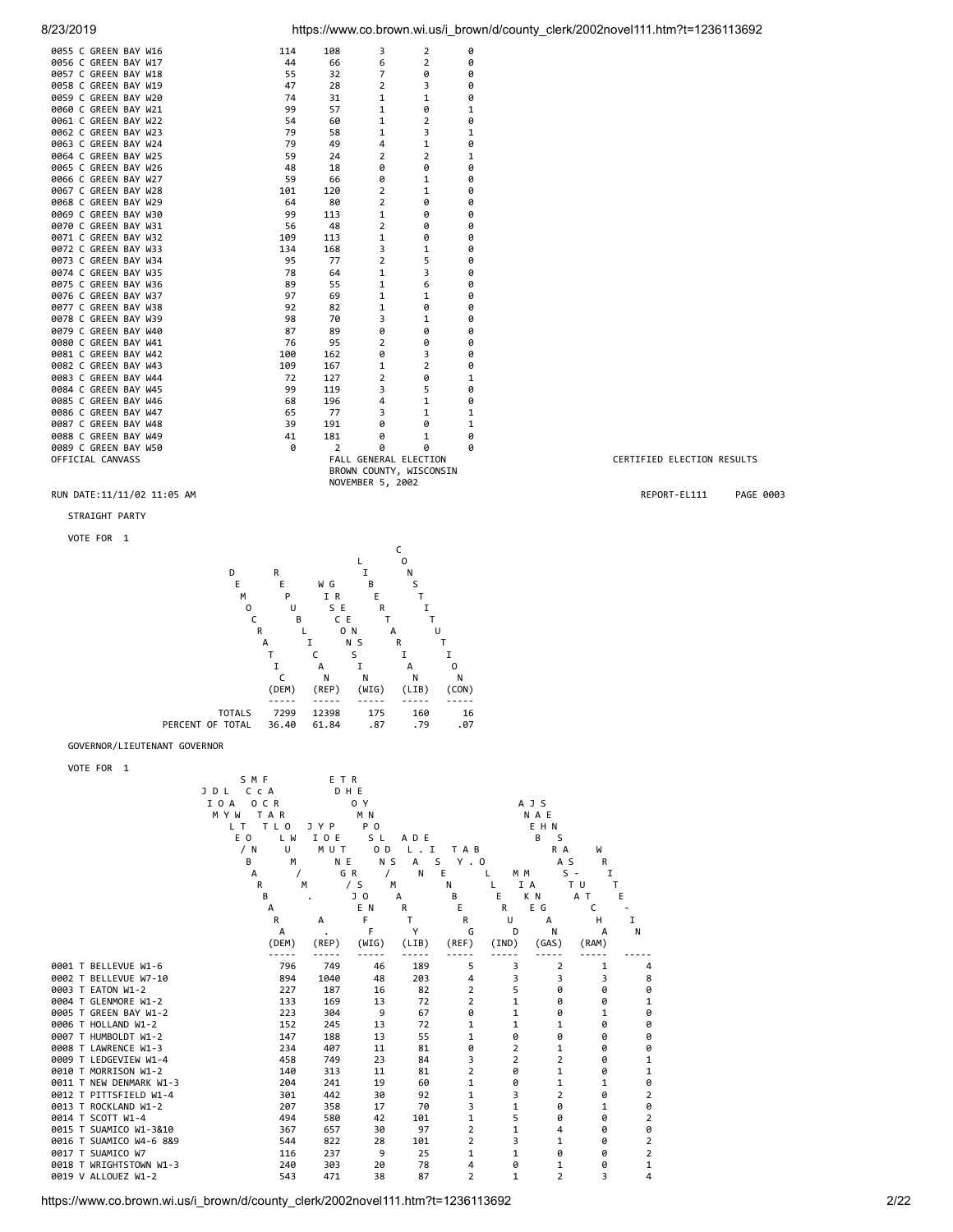



https://www.co.brown.wi.us/i\_brown/d/county\_clerk/2002novel111.htm?t=1236113692 3/22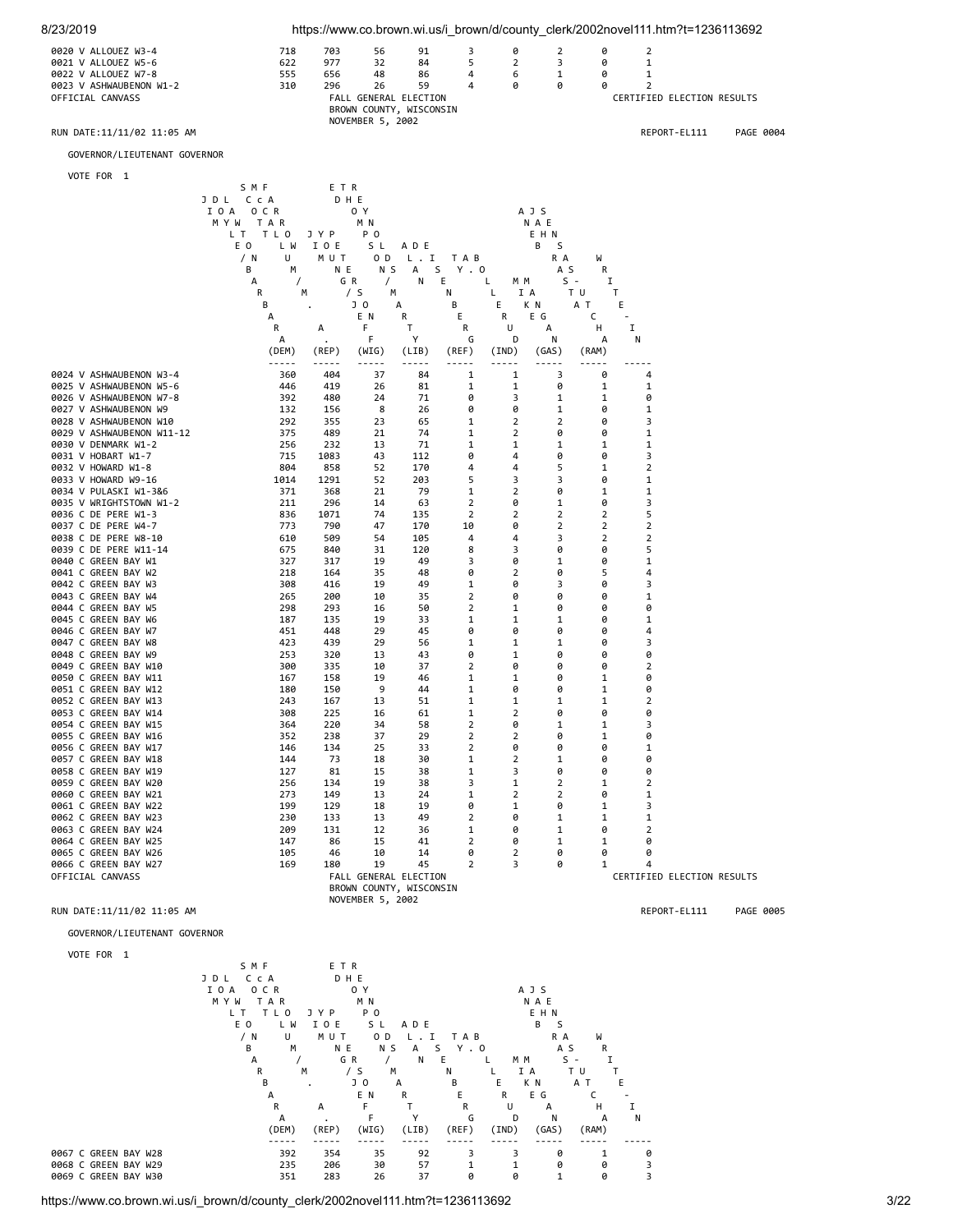### 8/23/2019 https://www.co.brown.wi.us/i\_brown/d/county\_clerk/2002novel111.htm?t=1236113692

| 0070 C GREEN BAY W31       | 159   | 116   | 9                | 38                      |     | ø   | ø    | ø   |                     |           |
|----------------------------|-------|-------|------------------|-------------------------|-----|-----|------|-----|---------------------|-----------|
| 0071 C GREEN BAY W32       | 419   | 350   | 33               | 79                      | 3   |     |      | ø   |                     |           |
| 0072 C GREEN BAY W33       | 429   | 388   | 36               | 65                      | 6   |     | ø    | ø   |                     |           |
| 0073 C GREEN BAY W34       | 283   | 196   | 18               | 63                      |     |     |      | ø   |                     |           |
| 0074 C GREEN BAY W35       | 199   | 178   | 16               | 58                      |     | ø   |      |     |                     |           |
| 0075 C GREEN BAY W36       | 186   | 113   | 9                | 46                      |     | ø   |      |     |                     |           |
| 0076 C GREEN BAY W37       | 224   | 158   | 18               | 38                      |     | 4   |      | ø   |                     |           |
| 0077 C GREEN BAY W38       | 297   | 248   | 9                | 46                      | 0   |     |      |     | ø                   |           |
| 0078 C GREEN BAY W39       | 250   | 155   | 13               | 27                      | 0   |     |      | ø   | ø                   |           |
| 0079 C GREEN BAY W40       | 210   | 205   | 13               | 29                      |     |     |      |     |                     |           |
| 0080 C GREEN BAY W41       | 291   | 223   | 15               | 51                      | 4   |     |      | ø   |                     |           |
| 0081 C GREEN BAY W42       | 357   | 380   | 15               | 57                      |     |     |      | ø   |                     |           |
| 0082 C GREEN BAY W43       | 338   | 373   | 15               | 74                      |     |     |      | ø   |                     |           |
| 0083 C GREEN BAY W44       | 322   | 325   | 23               | 46                      | 0   |     | ø    | ø   |                     |           |
| 0084 C GREEN BAY W45       | 351   | 296   | 29               | 52                      | 4   |     |      | ø   |                     |           |
| 0085 C GREEN BAY W46       | 338   | 457   | 19               | 58                      | 3   |     |      | ø   |                     |           |
| 0086 C GREEN BAY W47       | 227   | 188   | 11               | 19                      | 0   |     |      | ø   |                     |           |
| 0087 C GREEN BAY W48       | 295   | 468   | 17               | 36                      |     |     |      | ø   |                     |           |
| 0088 C GREEN BAY W49       | 260   | 466   | 16               | 45                      |     |     |      |     |                     |           |
| 0089 C GREEN BAY W50       | ø     | 6     |                  | ø                       | 0   | ø   | ø    | ø   | ø                   |           |
| <b>TOTALS</b>              | 29949 | 32368 | 2068             | 5860                    | 173 | 137 | 85   | 44  | 146                 |           |
| PERCENT OF TOTAL           | 42.28 | 45.69 | 2.91             | 8.27                    | .24 | .19 | . 12 | .06 | .200FFICIAL CANVASS |           |
|                            |       |       |                  | BROWN COUNTY, WISCONSIN |     |     |      |     |                     |           |
|                            |       |       | NOVEMBER 5, 2002 |                         |     |     |      |     |                     |           |
| RUN DATE:11/11/02 11:05 AM |       |       |                  |                         |     |     |      |     | REPORT-EL111        | PAGE 0006 |

ATTORNEY GENERAL

| VOTE FOR |  |
|----------|--|
|          |  |

| VUIE FUN 1                                       |                   |             |                                  |                            |
|--------------------------------------------------|-------------------|-------------|----------------------------------|----------------------------|
|                                                  | PAL<br>E.A        |             |                                  |                            |
|                                                  | G<br>U            |             |                                  |                            |
|                                                  | G<br>$\mathsf{T}$ |             |                                  |                            |
|                                                  | Υ<br>Е            |             |                                  |                            |
|                                                  | Ν                 |             |                                  |                            |
|                                                  | S<br>V B          | W           |                                  |                            |
|                                                  | I I<br>c          | R           |                                  |                            |
|                                                  | N S<br>н          | I.          |                                  |                            |
|                                                  | L                 | C K         | т                                |                            |
|                                                  | А                 | E U         | Ε                                |                            |
|                                                  | G                 | P           |                                  |                            |
|                                                  | Е                 | I           | I                                |                            |
|                                                  | $\mathsf{R}$      | C           | N                                |                            |
|                                                  | (DEM)             | (REP)       |                                  |                            |
|                                                  |                   |             |                                  |                            |
| 0001 T BELLEVUE W1-6<br>0002 T BELLEVUE W7-10    | 884<br>992        | 830<br>1119 | $\overline{2}$<br>$\overline{2}$ |                            |
| 0003 T EATON W1-2                                | 275               | 214         | 0                                |                            |
| 0004 T GLENMORE W1-2                             | 184               | 189         | 0                                |                            |
| 0005 T GREEN BAY W1-2                            | 254               | 319         | 1                                |                            |
| 0006 T HOLLAND W1-2                              | 195               | 274         | 0                                |                            |
| 0007 T HUMBOLDT W1-2                             | 186               | 191         | 0                                |                            |
| 0008 T LAWRENCE W1-3                             | 280               | 420         | 1                                |                            |
| 0009 T LEDGEVIEW W1-4                            | 507               | 776         | 1                                |                            |
| 0010 T MORRISON W1-2                             | 184               | 342         | 1                                |                            |
| 0011 T NEW DENMARK W1-3                          | 254               | 251         | 0                                |                            |
| 0012 T PITTSFIELD W1-4                           | 352               | 492         | 1                                |                            |
| 0013 T ROCKLAND W1-2                             | 254               | 374         | 1                                |                            |
| 0014 T SCOTT W1-4                                | 559               | 622         | 1                                |                            |
| 0015 T SUAMICO W1-3&10                           | 440               | 682         | 0                                |                            |
| 0016 T SUAMICO W4-6 8&9                          | 579               | 870         | 0                                |                            |
| 0017 T SUAMICO W7                                | 136               | 246         | 1                                |                            |
| 0018 T WRIGHTSTOWN W1-3<br>0019 V ALLOUEZ W1-2   | 274<br>608        | 338<br>511  | 1<br>0                           |                            |
| 0020 V ALLOUEZ W3-4                              | 763               | 761         | 2                                |                            |
| 0021 V ALLOUEZ W5-6                              | 670               | 1010        | 4                                |                            |
| 0022 V ALLOUEZ W7-8                              | 608               | 711         | 1                                |                            |
| 0023 V ASHWAUBENON W1-2                          | 353               | 318         | 0                                |                            |
| 0024 V ASHWAUBENON W3-4                          | 460               | 412         | 1                                |                            |
| 0025 V ASHWAUBENON W5-6                          | 472               | 474         | 2                                |                            |
| 0026 V ASHWAUBENON W7-8                          | 426               | 511         | 2                                |                            |
| 0027 V ASHWAUBENON W9                            | 157               | 155         | 1                                |                            |
| 0028 V ASHWAUBENON W10                           | 319               | 393         | $\overline{2}$                   |                            |
| 0029 V ASHWAUBENON W11-12                        | 387               | 542         | 1                                |                            |
| 0030 V DENMARK W1-2                              | 301               | 250         | 0                                |                            |
| 0031 V HOBART W1-7                               | 836               | 1082        | 1                                |                            |
| 0032 V HOWARD W1-8                               | 915               | 924         | 1                                |                            |
| 0033 V HOWARD W9-16                              | 1153              | 1332        | 5                                |                            |
| 0034 V PULASKI W1-3&6<br>0035 V WRIGHTSTOWN W1-2 | 398<br>218        | 405<br>349  | 0<br>1                           |                            |
| 0036 C DE PERE W1-3                              | 944               | 1121        | 3                                |                            |
| 0037 C DE PERE W4-7                              | 861               | 862         | 5                                |                            |
| 0038 C DE PERE W8-10                             | 696               | 528         | 4                                |                            |
| 0039 C DE PERE W11-14                            | 738               | 892         | 1                                |                            |
| 0040 C GREEN BAY W1                              | 336               | 358         | 0                                |                            |
| 0041 C GREEN BAY W2                              | 232               | 200         | $\overline{2}$                   |                            |
| 0042 C GREEN BAY W3                              | 343               | 419         | $\overline{2}$                   |                            |
| 0043 C GREEN BAY W4                              | 286               | 207         | $\mathbf{1}$                     |                            |
| OFFICIAL CANVASS                                 |                   |             | FALL GENERAL ELECTION            | CERTIFIED ELECTION RESULTS |
|                                                  |                   |             | BROWN COUNTY, WISCONSIN          |                            |
|                                                  |                   |             | NOVEMBER 5, 2002                 |                            |

ATTORNEY GENERAL

VOTE FOR 1

P A L E . A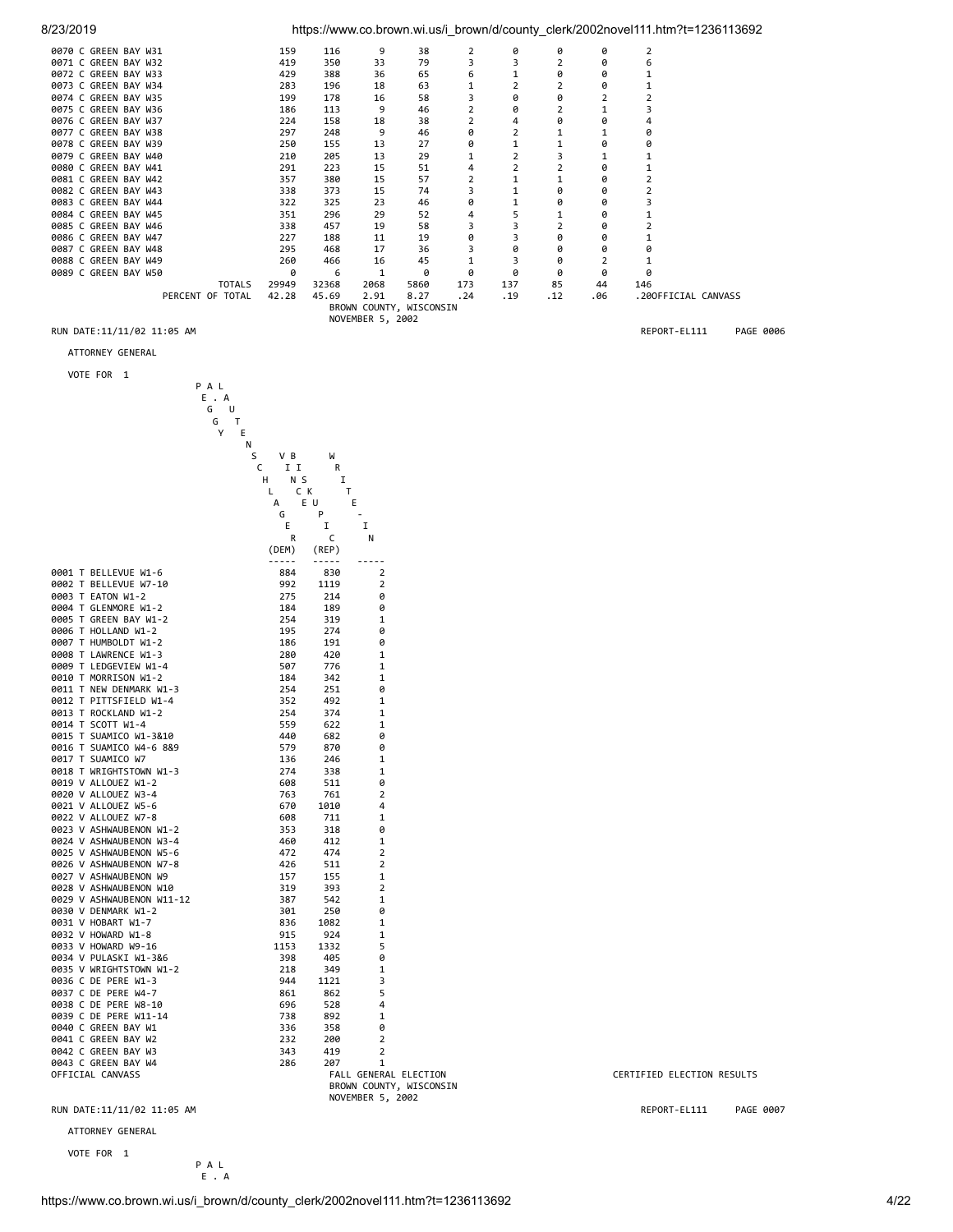0047 C GREEN BAY W8

0054 C GREEN BAY W15

0060 C GREEN BAY W21

0066 C GREEN BAY W27

0079 C GREEN BAY W40

0085 C GREEN BAY W46



|                            | BROWN COUNTY, WISCONSIN |
|----------------------------|-------------------------|
|                            | NOVEMBER 5, 2002        |
| RUN DATE:11/11/02 11:05 AM |                         |

### ATTORNEY GENERAL



#### CERTIFIED ELECTION RESULTS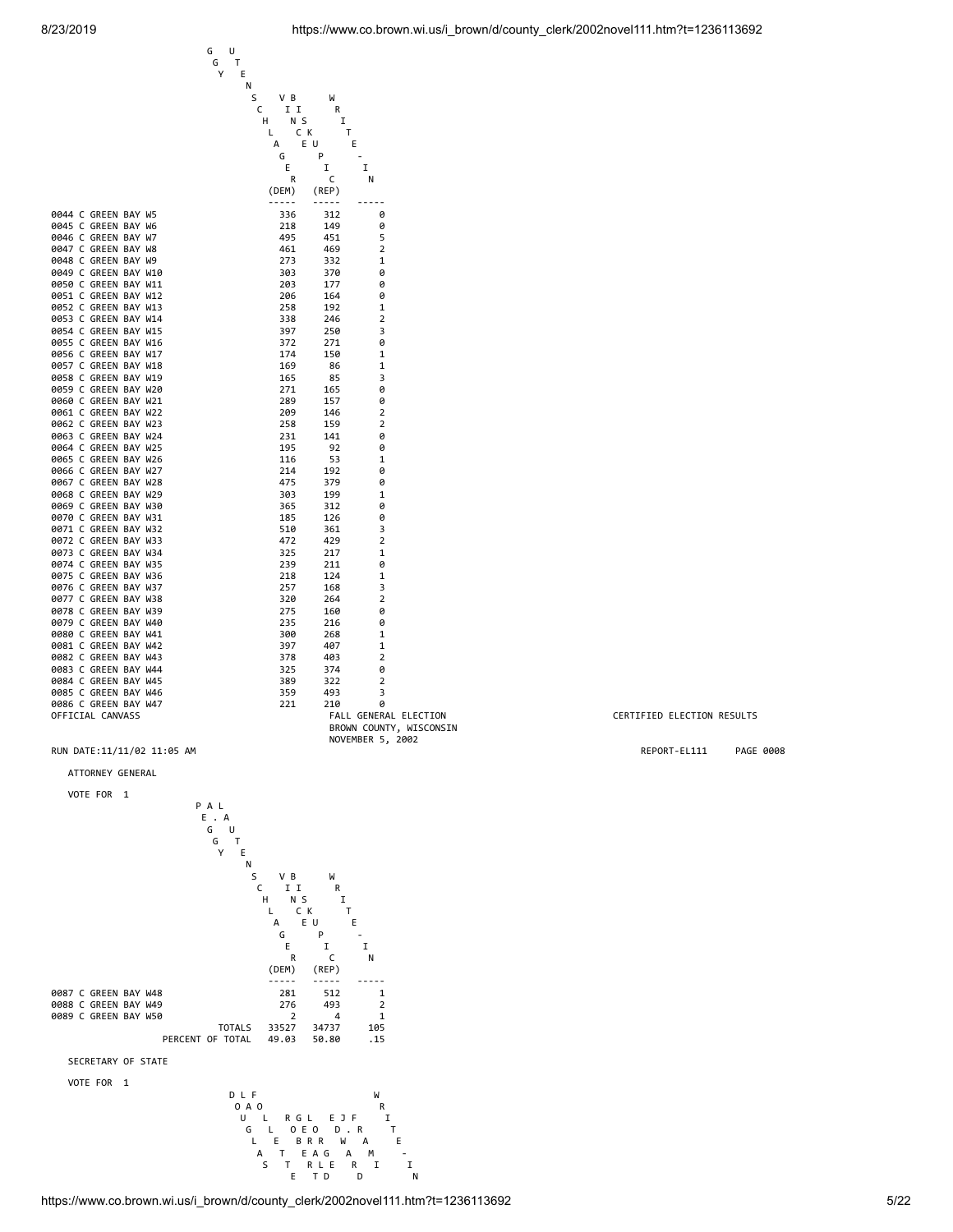| 8/23/2019 | https://www.co.brown.wi.us/i brown/d/county clerk/2002novel111.htm?t=1236113692 |
|-----------|---------------------------------------------------------------------------------|
|           |                                                                                 |

|  |                         | (DEM) | (REP) | (CON)            |                         |
|--|-------------------------|-------|-------|------------------|-------------------------|
|  |                         |       |       |                  |                         |
|  | 0001 T BELLEVUE W1-6    | 964   | 667   | 32               | 1                       |
|  | 0002 T BELLEVUE W7-10   | 1087  | 935   | 36               | 0                       |
|  | 0003 T EATON W1-2       | 308   | 169   | 14               | 1                       |
|  | 0004 T GLENMORE W1-2    | 195   | 158   | 13               | 0                       |
|  | 0005 T GREEN BAY W1-2   | 302   | 260   | 8                | $\overline{2}$          |
|  | 0006 T HOLLAND W1-2     | 211   | 237   | 18               | 0                       |
|  | 0007 T HUMBOLDT W1-2    | 223   | 146   | 9                | 0                       |
|  | 0008 T LAWRENCE W1-3    | 317   | 358   | 16               | 0                       |
|  | 0009 T LEDGEVIEW W1-4   | 543   | 684   | 19               | 0                       |
|  | 0010 T MORRISON W1-2    | 216   | 292   | 9                | 0                       |
|  | 0011 T NEW DENMARK W1-3 | 267   | 215   | 20               | 0                       |
|  | 0012 T PITTSFIELD W1-4  | 424   | 388   | 18               | 1                       |
|  | 0013 T ROCKLAND W1-2    | 273   | 330   | 17               | 0                       |
|  | 0014 T SCOTT W1-4       | 598   | 549   | 24               | 0                       |
|  | 0015 T SUAMICO W1-3&10  | 478   | 586   | 27               | 1                       |
|  | 0016 T SUAMICO W4-6 8&9 | 670   | 720   | 34               | 0                       |
|  | 0017 T SUAMICO W7       | 145   | 224   | $\overline{4}$   | 0                       |
|  | 0018 T WRIGHTSTOWN W1-3 | 301   | 285   | 27               | 0                       |
|  | 0019 V ALLOUEZ W1-2     | 630   | 445   | 23               | 1                       |
|  | 0020 V ALLOUEZ W3-4     | 771   | 700   | 30               | 1                       |
|  | 0021 V ALLOUEZ W5-6     | 695   | 926   | 36               | $\mathbf{1}$            |
|  | 0022 V ALLOUEZ W7-8     | 640   | 628   | 35               | $\overline{2}$          |
|  | 0023 V ASHWAUBENON W1-2 | 373   | 271   | 19               | 1                       |
|  | 0024 V ASHWAUBENON W3-4 | 486   | 357   | 17               | 0                       |
|  | OFFICIAL CANVASS        |       |       |                  | FALL GENERAL ELECTION   |
|  |                         |       |       |                  | BROWN COUNTY, WISCONSIN |
|  |                         |       |       | NOVEMBER 5, 2002 |                         |

#### RUN DATE:11/11/02 11:05 AM REPORT-EL111 PAGE 0009

#### SECRETARY OF STATE

D L F W

VOTE FOR 1

|                                                 | 0 A O           |             | R                |                         |                            |
|-------------------------------------------------|-----------------|-------------|------------------|-------------------------|----------------------------|
|                                                 | U<br>R G L<br>L | EJF         | I                |                         |                            |
|                                                 | G<br>L          | 0 E 0       | $D$ . R<br>т     |                         |                            |
|                                                 | Г<br>Ε          | B R R<br>W  | А                | E                       |                            |
|                                                 | А<br>T.         | E A G       | А<br>М           |                         |                            |
|                                                 | S<br>T          | R L E       | R<br>I           | I                       |                            |
|                                                 | E               | T D         | D                | N                       |                            |
|                                                 | (DEM)           | (REP)       | (CON)            |                         |                            |
|                                                 | $- - - - -$     | $- - - - -$ | $- - - - -$      |                         |                            |
| 0025 V ASHWAUBENON W5-6                         | 531             | 394         | 12               | 0                       |                            |
| 0026 V ASHWAUBENON W7-8                         | 458             | 444         | 16               | $\mathbf 1$             |                            |
| 0027 V ASHWAUBENON W9<br>0028 V ASHWAUBENON W10 | 170<br>352      | 134         | 5<br>13          | 1                       |                            |
| 0029 V ASHWAUBENON W11-12                       | 428             | 337<br>446  | 22               | 0<br>1                  |                            |
| 0030 V DENMARK W1-2                             | 331             | 194         | 26               | 0                       |                            |
| 0031 V HOBART W1-7                              | 827             | 1015        | 40               | 0                       |                            |
| 0032 V HOWARD W1-8                              | 966             | 799         | 41               | 4                       |                            |
| 0033 V HOWARD W9-16                             | 1207            | 1181        | 44               | 1                       |                            |
| 0034 V PULASKI W1-3&6                           | 470             | 311         | 13               | 0                       |                            |
| 0035 V WRIGHTSTOWN W1-2                         | 252             | 305         | 9                | 0                       |                            |
| 0036 C DE PERE W1-3                             | 980             | 994         | 39               | $\overline{2}$          |                            |
| 0037 C DE PERE W4-7                             | 929             | 716         | 36               | 1                       |                            |
| 0038 C DE PERE W8-10                            | 732             | 443         | 34               | 4                       |                            |
| 0039 C DE PERE W11-14                           | 819             | 774         | 21               | 0                       |                            |
| 0040 C GREEN BAY W1                             | 353             | 311         | 11               | 0                       |                            |
| 0041 C GREEN BAY W2                             | 242             | 185         | 11               | 0                       |                            |
| 0042 C GREEN BAY W3                             | 337             | 406         | 15               | 0                       |                            |
| 0043 C GREEN BAY W4                             | 291             | 186         | 8                | 1                       |                            |
| 0044 C GREEN BAY W5                             | 341             | 259         | 21               | 3                       |                            |
| 0045 C GREEN BAY W6                             | 220             | 124         | 13               | 0                       |                            |
| 0046 C GREEN BAY W7                             | 499             | 405         | 16               | 1                       |                            |
| 0047 C GREEN BAY W8                             | 488             | 397         | 24               | 1                       |                            |
| 0048 C GREEN BAY W9                             | 289             | 299         | 9                | 0                       |                            |
| 0049 C GREEN BAY W10                            | 345             | 294         | 14               | $\mathbf 1$             |                            |
| 0050 C GREEN BAY W11                            | 207             | 147         | 15               | 0                       |                            |
| 0051 C GREEN BAY W12                            | 215             | 141         | 9                | 0                       |                            |
| 0052 C GREEN BAY W13                            | 271             | 156         | 15               | 1                       |                            |
| 0053 C GREEN BAY W14                            | 356             | 198         | 12               | $\mathbf 1$             |                            |
| 0054 C GREEN BAY W15<br>0055 C GREEN BAY W16    | 411<br>381      | 220<br>233  | 13<br>11         | 2<br>0                  |                            |
| 0056 C GREEN BAY W17                            | 186             | 132         | 11               | 0                       |                            |
| 0057 C GREEN BAY W18                            | 173             | 64          | 16               | 1                       |                            |
| 0058 C GREEN BAY W19                            | 152             | 79          | 20               | 1                       |                            |
| 0059 C GREEN BAY W20                            | 300             | 122         | 11               | 0                       |                            |
| 0060 C GREEN BAY W21                            | 289             | 133         | 14               | 0                       |                            |
| 0061 C GREEN BAY W22                            | 215             | 131         | 9                | 0                       |                            |
| 0062 C GREEN BAY W23                            | 266             | 139         | 11               | 0                       |                            |
| 0063 C GREEN BAY W24                            | 247             | 115         | 6                | 0                       |                            |
| 0064 C GREEN BAY W25                            | 194             | 80          | 17               | 0                       |                            |
| 0065 C GREEN BAY W26                            | 118             | 43          | 5                | 2                       |                            |
| 0066 C GREEN BAY W27                            | 240             | 152         | 13               | $\mathbf 1$             |                            |
| 0067 C GREEN BAY W28                            | 501             | 314         | 23               | 1                       |                            |
| 0068 C GREEN BAY W29                            | 315             | 176         | 13               | 1                       |                            |
| 0069 C GREEN BAY W30                            | 394             | 255         | 15               | 1                       |                            |
| 0070 C GREEN BAY W31                            | 180             | 117         | 9                | 0                       |                            |
| 0071 C GREEN BAY W32                            | 523             | 308         | 20               | 1                       |                            |
| 0072 C GREEN BAY W33                            | 515             | 359         | 13               | 0                       |                            |
| 0073 C GREEN BAY W34                            | 339             | 178         | 17               | 0                       |                            |
| OFFICIAL CANVASS                                |                 |             |                  | FALL GENERAL ELECTION   | CERTIFIED ELECTION RESULTS |
|                                                 |                 |             |                  | BROWN COUNTY, WISCONSIN |                            |
|                                                 |                 |             | NOVEMBER 5, 2002 |                         |                            |

# 0640 628 35 2<br>373 271 19 1<br>486 357 17 0<br>648 FALL GENERAL ELECTION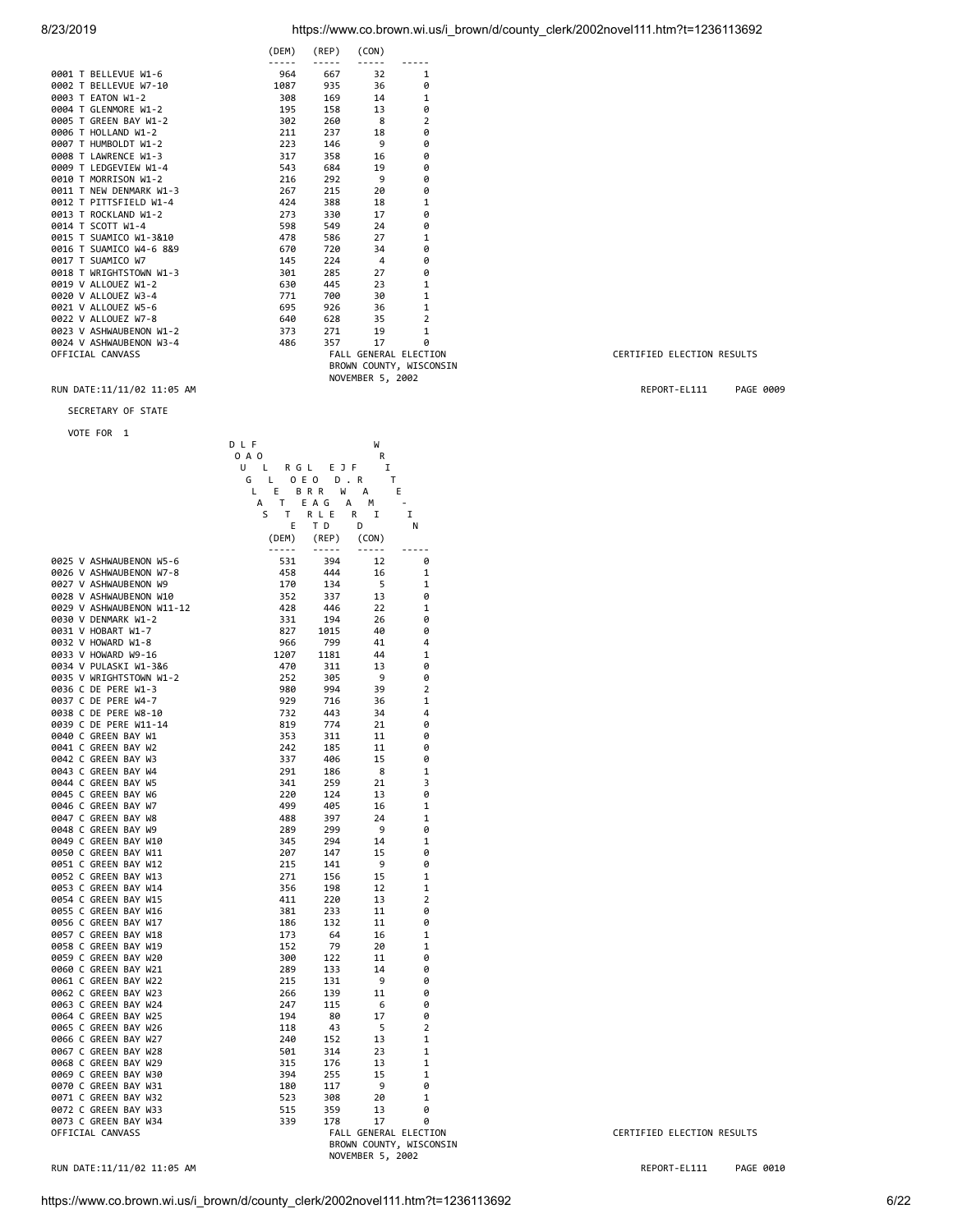#### SECRETARY OF STATE

VOTE FOR 1

|                      | DLF              |                |                 | W        |                |  |
|----------------------|------------------|----------------|-----------------|----------|----------------|--|
|                      | 0 A O            |                |                 | R        |                |  |
|                      | U                | RGL            | E               | I<br>J F |                |  |
|                      | G                | I.             | 0 E 0<br>D      | R        | Τ              |  |
|                      | L                | Е              | <b>BRR</b><br>W | A        | E              |  |
|                      |                  | т<br>A         | E A G           | м<br>A   |                |  |
|                      |                  | S<br>т         | RLE             | R<br>I   | I              |  |
|                      |                  | E              | TD              | D        | N              |  |
|                      |                  | (DEM)          | (REP)           | (CON)    |                |  |
|                      |                  |                |                 |          |                |  |
| 0074 C GREEN BAY W35 |                  | 260            | 155             | 14       | 0              |  |
| 0075 C GREEN BAY W36 |                  | 218            | 108             | 15       | 1              |  |
| 0076 C GREEN BAY W37 |                  | 266            | 142             | 17       | 0              |  |
| 0077 C GREEN BAY W38 |                  | 351            | 211             | 10       | 0              |  |
| 0078 C GREEN BAY W39 |                  | 294            | 133             | 6        | 1              |  |
| 0079 C GREEN BAY W40 |                  | 254            | 183             | 15       | 1              |  |
| 0080 C GREEN BAY W41 |                  | 328            | 222             | 15       | 1              |  |
| 0081 C GREEN BAY W42 |                  | 426            | 353             | 11       | 0              |  |
| 0082 C GREEN BAY W43 |                  | 428            | 329             | 18       | $\overline{2}$ |  |
| 0083 C GREEN BAY W44 |                  | 371            | 294             | 9        | 0              |  |
| 0084 C GREEN BAY W45 |                  | 398            | 270             | 22       | 0              |  |
| 0085 C GREEN BAY W46 |                  | 387            | 444             | 17       | 0              |  |
| 0086 C GREEN BAY W47 |                  | 233            | 179             | 4        | $\overline{2}$ |  |
| 0087 C GREEN BAY W48 |                  | 322            | 455             | 4        | 0              |  |
| 0088 C GREEN BAY W49 |                  | 296            | 442             | 13       | 0              |  |
| 0089 C GREEN BAY W50 |                  | $\overline{2}$ | 5               | 0        | 0              |  |
|                      | <b>TOTALS</b>    | 35796          | 29800           | 1526     | 55             |  |
|                      | PERCENT OF TOTAL | 53.28          | 44.36           | 2.27     | .08            |  |

#### STATE TREASURER

VOTE FOR 1



0005 T GREEN BAY W1-2

P A

STATE TREASURER

0015 T SUAMICO W1-3&10

0021 V ALLOUEZ W5-6

0025 V ASHWAUBENON W5-6

VOTE FOR 1



### CERTIFIED ELECTION RESULTS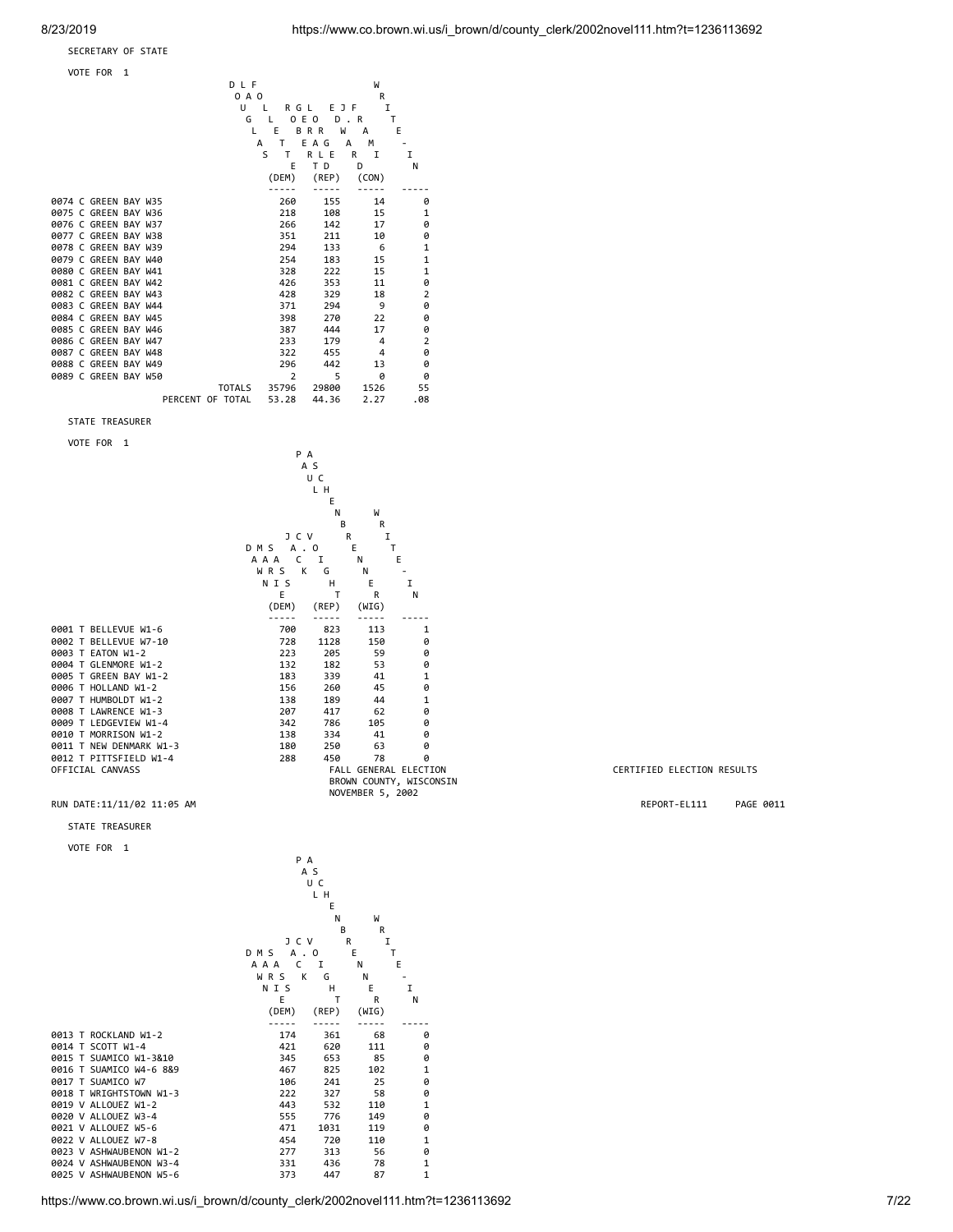| 0026 V ASHWAUBENON W7-8    | 312 | 505  | 80                    | 3                       |                            |           |
|----------------------------|-----|------|-----------------------|-------------------------|----------------------------|-----------|
| 0027 V ASHWAUBENON W9      | 107 | 162  | 30                    | 1                       |                            |           |
| 0028 V ASHWAUBENON W10     | 239 | 390  | 57                    | 0                       |                            |           |
| 0029 V ASHWAUBENON W11-12  | 283 | 514  | 69                    | e                       |                            |           |
| 0030 V DENMARK W1-2        | 214 | 249  | 77                    | e                       |                            |           |
| 0031 V HOBART W1-7         | 593 | 1101 | 165                   | e                       |                            |           |
| 0032 V HOWARD W1-8         | 714 | 898  | 152                   | $\overline{2}$          |                            |           |
| 0033 V HOWARD W9-16        | 863 | 1323 | 202                   | 0                       |                            |           |
| 0034 V PULASKI W1-3&6      | 320 | 368  | 99                    | 0                       |                            |           |
| 0035 V WRIGHTSTOWN W1-2    | 180 | 335  | 45                    | e                       |                            |           |
| 0036 C DE PERE W1-3        | 635 | 1161 | 183                   | 1                       |                            |           |
| 0037 C DE PERE W4-7        | 640 | 860  | 155                   | 0                       |                            |           |
| 0038 C DE PERE W8-10       | 526 | 519  | 146                   | 5                       |                            |           |
| 0039 C DE PERE W11-14      | 546 | 913  | 122                   | $\overline{2}$          |                            |           |
| 0040 C GREEN BAY W1        | 255 | 341  | 70                    | $\mathbf 1$             |                            |           |
| 0041 C GREEN BAY W2        | 173 | 199  | 67                    | 1                       |                            |           |
| 0042 C GREEN BAY W3        | 234 | 444  | 62                    | 0                       |                            |           |
| 0043 C GREEN BAY W4        | 223 | 210  | 48                    | 1                       |                            |           |
| 0044 C GREEN BAY W5        | 250 | 306  | 52                    | 2                       |                            |           |
| 0045 C GREEN BAY W6        | 154 | 142  | 56                    | 1                       |                            |           |
| 0046 C GREEN BAY W7        | 346 | 481  | 81                    | 0                       |                            |           |
| 0047 C GREEN BAY W8        | 340 | 475  | 86                    | 1                       |                            |           |
| 0048 C GREEN BAY W9        | 200 | 347  | 39                    | 0                       |                            |           |
| 0049 C GREEN BAY W10       | 230 | 364  | 51                    | 0                       |                            |           |
| 0050 C GREEN BAY W11       | 142 | 175  | 49                    | 0                       |                            |           |
| 0051 C GREEN BAY W12       | 149 | 155  | 50                    | 1                       |                            |           |
| 0052 C GREEN BAY W13       | 185 | 190  | 56                    | 0                       |                            |           |
| 0053 C GREEN BAY W14       | 261 | 233  | 62                    | 0                       |                            |           |
| 0054 C GREEN BAY W15       | 298 | 263  | 78                    | 2                       |                            |           |
| 0055 C GREEN BAY W16       | 286 | 264  | 62                    | 1                       |                            |           |
| 0056 C GREEN BAY W17       | 128 | 140  | 61                    | $\overline{2}$          |                            |           |
| OFFICIAL CANVASS           |     |      | FALL GENERAL ELECTION |                         | CERTIFIED ELECTION RESULTS |           |
|                            |     |      |                       | BROWN COUNTY, WISCONSIN |                            |           |
|                            |     |      | NOVEMBER 5, 2002      |                         |                            |           |
| RUN DATE:11/11/02 11:05 AM |     |      |                       |                         | REPORT-EL111               | PAGE 0012 |
| <b>STATE TREASURER</b>     |     |      |                       |                         |                            |           |
| VOTE FOR 1                 |     |      |                       |                         |                            |           |

 P A A S U C **LH LH** Experimental control of the control of the control of the Control of the Control of the Control of the Control of the Control of the Control of the Control of the Control of the Control of the Control of the Control of the N W B R J C V R I D M S A . O E T A A A C I N E WRSK G N -N I S H E I E T R N (DEM) (REP) (WIG) ----- ----- ----- ----- 0057 C GREEN BAY W18<br>19658 C GREEN BAY W19 106 106 106 55 1 0058 C GREEN BAY W19 106 85 55 1 0059 C GREEN BAY W20 0060 C GREEN BAY W21 229 167 36 2 0061 C GREEN BAY W22 161 150 39 0 0062 C GREEN BAY W23 200 151 56 1 0063 C GREEN BAY W24 189 137 38 0<br>0064 C GREEN BAY W25 164 90 41 0 0064 C GREEN BAY W25 164 90 41 0<br>0065 C GREEN BAY W26 99 49 17 0 0065 C GREEN BAY W26 0066 C GREEN BAY W27 173 164 61 2 0067 C GREEN BAY W28 363 363 96 0 0068 C GREEN BAY W29<br>19668 C GREEN BAY W29<br>19669 C GREEN BAY W30 283 298 71 2 0069 C GREEN BAY W30 283 298 71 2<br>0070 C GREEN BAY W31 28 145 131 28 1 0070 C GREEN BAY W31 145 131 28 1<br>0071 C GREEN BAY W32 368 385 90 0 0071 C GREEN BAY W32<br>0072 C GREEN BAY W33 377 413 87 1 0072 C GREEN BAY W33 377 413 87 1 0073 C GREEN BAY W34 263 210 59 0 0074 C GREEN BAY W35 182 192 58 0 0075 C GREEN BAY W36 187 118 38 1<br>0076 C GREEN BAY W37 205 161 57 1 0076 C GREEN BAY W37 205 161 57 1 0077 C GREEN BAY W38 239 263 52 0<br>0078 C GREEN BAY W39 232 151 44 0 0078 C GREEN BAY W39<br>
0079 C GREEN BAY W40<br>
0080 C GREEN BAY W41<br>
249 255 54 0079 C GREEN BAY W40 196 204 51 1 0080 C GREEN BAY W41 249 255 54 1 0081 C GREEN BAY W12<br>
0081 C GREEN BAY W42<br>
0082 C GREEN BAY W43<br>
294 401 68 1 0082 C GREEN BAY W43 294 401 68 1 0083 C GREEN BAY W44 252 356 60 1 0084 C GREEN BAY W45 0085 C GREEN BAY W46 266 510 66 0 0086 C GREEN BAY W47 185 194 34 2 0087 C GREEN BAY W48 205 205 514 41<br>1988 C GREEN BAY W48 205 514 41 0088 C GREEN BAY W49<br>1998 C GREEN BAY W50 1 2 2 2 2 2 3 2 4 4 5 2 4 4 5 2 4 5 4 5 4 7 2 6 6 7 2 5 4 5 6 7 2 5 6 7 2 5 6 7 8 7 2 5 7 0089 C GREEN BAY W50 0 6 1 0 TOTALS 25244 34430 6413<br>PERCENT OF TOTAL 38.16 52.05 9.69 .080FFICIAL CANVASS **FALL GENERAL ELECTION**  BROWN COUNTY, WISCONSIN NOVEMBER 5, 2002 RUN DATE:11/11/02 11:05 AM REPORT-EL111 PAGE 0013

REP. IN CONGRESS DIST.8

VOTE FOR 1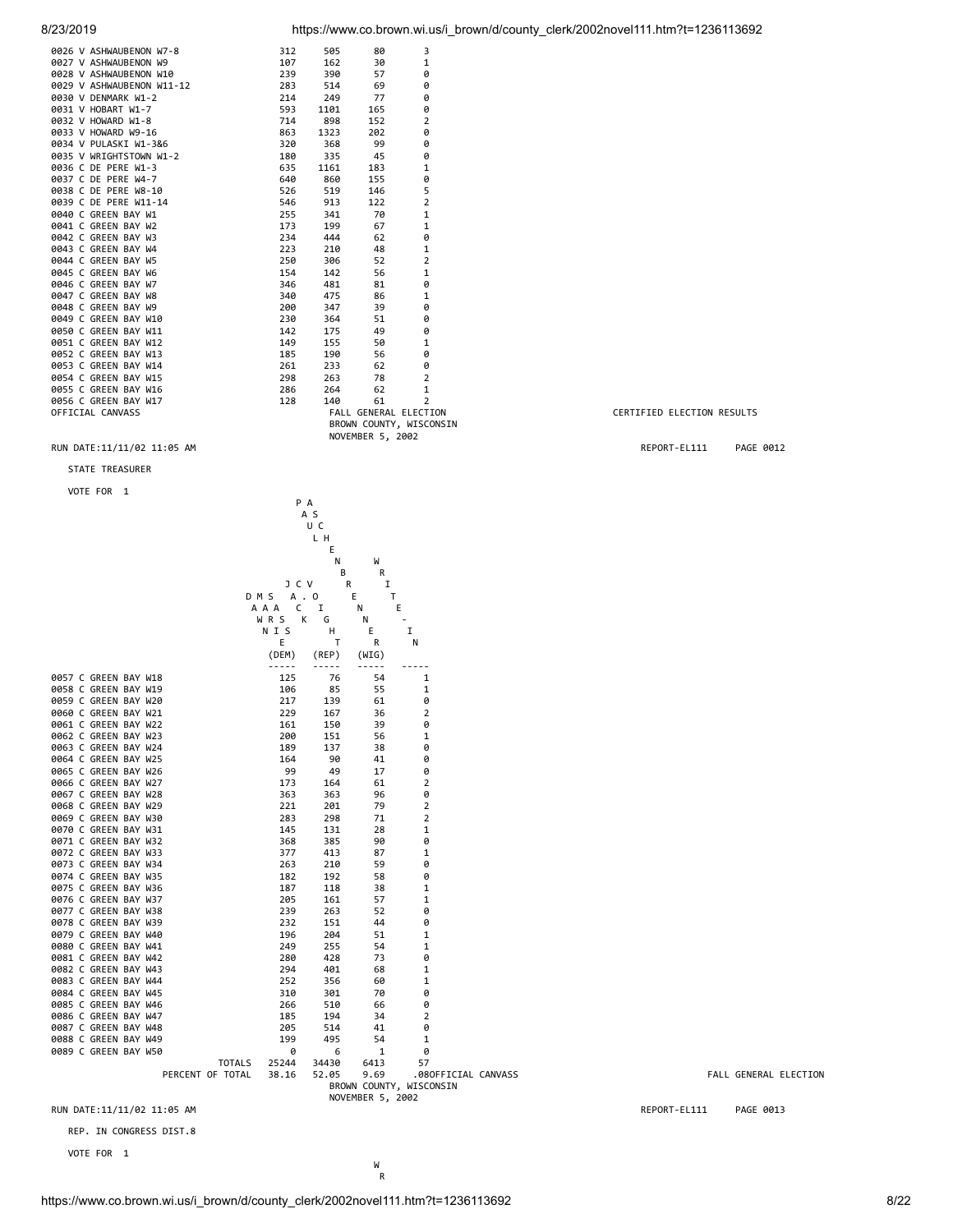|                           | A M B        | D K          | I                     |                         |
|---------------------------|--------------|--------------|-----------------------|-------------------------|
|                           | N.E          | I A<br>M G   | т                     |                         |
|                           | C<br>D       | A R          | CI<br>E               |                         |
|                           | К<br>R       | R E          | K S                   |                         |
|                           | E<br>Ε       | K E          | E                     | I                       |
|                           | R<br>W       | Ν            | R                     | N                       |
|                           | (DEM)        | (REP)        | (WIG)                 |                         |
|                           | <u>-----</u> | <u>-----</u> | $- - - - -$           | $- - - -$               |
| 0001 T BELLEVUE W1-6      | 413          | 1293         | 43                    | $\overline{2}$          |
| 0002 T BELLEVUE W7-10     | 437          | 1679         | 42                    | 0                       |
| 0003 T EATON W1-2         | 132          | 352          | 25                    | 0                       |
| 0004 T GLENMORE W1-2      | 85           | 281          | 18                    | 0                       |
| 0005 T GREEN BAY W1-2     | 118          | 461          | 16                    | 1                       |
| 0006 T HOLLAND W1-2       | 95           | 357          | 18                    | 0                       |
| 0007 T HUMBOLDT W1-2      | 83           | 306          | $\overline{4}$        | 0                       |
| 0008 T LAWRENCE W1-3      | 108          | 600          | 20                    | 0                       |
| 0009 T LEDGEVIEW W1-4     | 225          | 1036         | 32                    | 0                       |
| 0010 T MORRISON W1-2      | 80           | 445          | 13                    | 0                       |
| 0011 T NEW DENMARK W1-3   | 109          | 386          | 23                    | 0                       |
| 0012 T PITTSFIELD W1-4    | 155          | 684          | 26                    | 1                       |
| 0013 T ROCKLAND W1-2      | 111          | 522          | 18                    | 0                       |
| 0014 T SCOTT W1-4         | 268          | 880          | 66                    | 0                       |
| 0015 T SUAMICO W1-3&10    | 211          | 900          | 28                    | 0                       |
| 0016 T SUAMICO W4-6 8&9   | 292          | 1166         | 26                    | 0                       |
| 0017 T SUAMICO W7         | 59           | 318          | 9                     | 0                       |
| 0018 T WRIGHTSTOWN W1-3   | 130          | 489          | 17                    | 0                       |
| 0019 V ALLOUEZ W1-2       | 318          | 758          | 56                    | 0                       |
| 0020 V ALLOUEZ W3-4       | 343          | 1140         | 68                    | 0                       |
| 0021 V ALLOUEZ W5-6       | 314          | 1354         | 47                    | 1                       |
| 0022 V ALLOUEZ W7-8       | 276          | 1018         | 50                    | 1                       |
| 0023 V ASHWAUBENON W1-2   | 171          | 492          | 23                    | 0                       |
| 0024 V ASHWAUBENON W3-4   | 201          | 667          | 22                    | 0                       |
| 0025 V ASHWAUBENON W5-6   | 219          | 726          | 19                    | 0                       |
| 0026 V ASHWAUBENON W7-8   | 191          | 747          | 24                    | 1                       |
| 0027 V ASHWAUBENON W9     | 76           | 234          | 10                    | 0                       |
| 0028 V ASHWAUBENON W10    | 141          | 566          | 23                    | 0                       |
| 0029 V ASHWAUBENON W11-12 | 167          | 745          | 33                    | 0                       |
| 0030 V DENMARK W1-2       | 150          | 398          | 17                    | 1                       |
| 0031 V HOBART W1-7        | 362          | 1518         | 62                    | 1                       |
| 0032 V HOWARD W1-8        | 481          | 1344         | 54                    | 1                       |
| 0033 V HOWARD W9-16       | 499          | 1978         | 60                    | 1                       |
| 0034 V PULASKI W1-3&6     | 210          | 586          | 25                    | 0                       |
| 0035 V WRIGHTSTOWN W1-2   | 130          | 443          | 11                    | 0                       |
| 0036 C DE PERE W1-3       | 445          | 1574         | 89                    | 2                       |
| 0037 C DE PERE W4-7       | 418          | 1273         | 73                    | 1                       |
| 0038 C DE PERE W8-10      | 388          | 816          | 55                    | 4                       |
| 0039 C DE PERE W11-14     | 348          | 1275         | 38                    | 0                       |
| 0040 C GREEN BAY W1       | 155          | 510          | 44                    | 1                       |
| 0041 C GREEN BAY W2       | 128          | 265          | 61                    | 0                       |
| 0042 C GREEN BAY W3       | 157          | 585          | 37                    | 1                       |
| 0043 C GREEN BAY W4       | 156          | 334          | 14                    | 0                       |
| 0044 C GREEN BAY W5       | 154          | 471          | 24                    | 0                       |
| 0045 C GREEN BAY W6       | 102          | 232          | 35                    | 0                       |
| 0046 C GREEN BAY W7       | 237          | 692          | 46                    | 0                       |
| 0047 C GREEN BAY W8       | 238          | 675          | 35                    | 0                       |
| 0048 C GREEN BAY W9       | 131          | 475          | 14                    | 0                       |
| 0049 C GREEN BAY W10      | 135          | 532          | 14                    | 0                       |
| OFFICIAL CANVASS          |              |              | FALL GENERAL ELECTION |                         |
|                           |              |              |                       | BROWN COUNTY, WISCONSIN |
|                           |              |              | NOVEMBER 5, 2002      |                         |

#### RUN DATE:11/11/02 11:05 AM **REPORT-EL111** PAGE 0014

#### REP. IN CONGRESS DIST.8

VOTE FOR 1

|  |                      |  |        |     |       | W     |              |
|--|----------------------|--|--------|-----|-------|-------|--------------|
|  |                      |  |        |     |       | R     |              |
|  |                      |  | A M B  |     | D K   | I     |              |
|  |                      |  | N.E    | M G |       | I A   | т            |
|  |                      |  | D<br>C | AR  |       | C I   | E            |
|  |                      |  | R<br>К | R E |       | K S   |              |
|  |                      |  | E<br>E |     | K E   | E     | I            |
|  |                      |  | W      | R   | N     | R     | N            |
|  |                      |  | (DEM)  |     | (REP) | (WIG) |              |
|  | 0050 C GREEN BAY W11 |  | 100    |     | 267   | 22    | 0            |
|  | 0051 C GREEN BAY W12 |  |        | 107 | 264   | 13    | 0            |
|  | 0052 C GREEN BAY W13 |  | 126    |     | 315   | 19    | 0            |
|  | 0053 C GREEN BAY W14 |  |        | 159 | 427   | 17    | 0            |
|  | 0054 C GREEN BAY W15 |  | 196    |     | 425   | 48    | 1            |
|  | 0055 C GREEN BAY W16 |  | 214    |     | 368   | 63    | 1            |
|  | 0056 C GREEN BAY W17 |  |        | 96  | 202   | 38    | 1            |
|  | 0057 C GREEN BAY W18 |  | 100    |     | 131   | 31    | 1            |
|  | 0058 C GREEN BAY W19 |  |        | 86  | 130   | 42    | 0            |
|  | 0059 C GREEN BAY W20 |  | 138    |     | 280   | 22    | 1            |
|  | 0060 C GREEN BAY W21 |  | 177    |     | 261   | 13    | 0            |
|  | 0061 C GREEN BAY W22 |  | 120    |     | 217   | 27    | 0            |
|  | 0062 C GREEN BAY W23 |  |        | 153 | 265   | 10    | 0            |
|  | 0063 C GREEN BAY W24 |  | 140    |     | 217   | 22    | 0            |
|  | 0064 C GREEN BAY W25 |  | 111    |     | 161   | 26    | 0            |
|  | 0065 C GREEN BAY W26 |  |        | 84  | 79    | 11    | 0            |
|  | 0066 C GREEN BAY W27 |  | 131    |     | 267   | 20    | 0            |
|  | 0067 C GREEN BAY W28 |  | 237    |     | 603   | 33    | 1            |
|  | 0068 C GREEN BAY W29 |  | 153    |     | 333   | 41    | 0            |
|  | 0069 C GREEN BAY W30 |  | 204    |     | 453   | 34    | 0            |
|  | 0070 C GREEN BAY W31 |  |        | 105 | 204   | 13    | 0            |
|  | 0071 C GREEN BAY W32 |  |        | 266 | 583   | 35    | 1            |
|  | 0072 C GREEN BAY W33 |  |        | 247 | 651   | 21    | $\mathbf{1}$ |
|  |                      |  |        |     |       |       |              |

N<br>SINGLE GENERAL CERTIFIED ELECTION RESULTS<br>SINGLE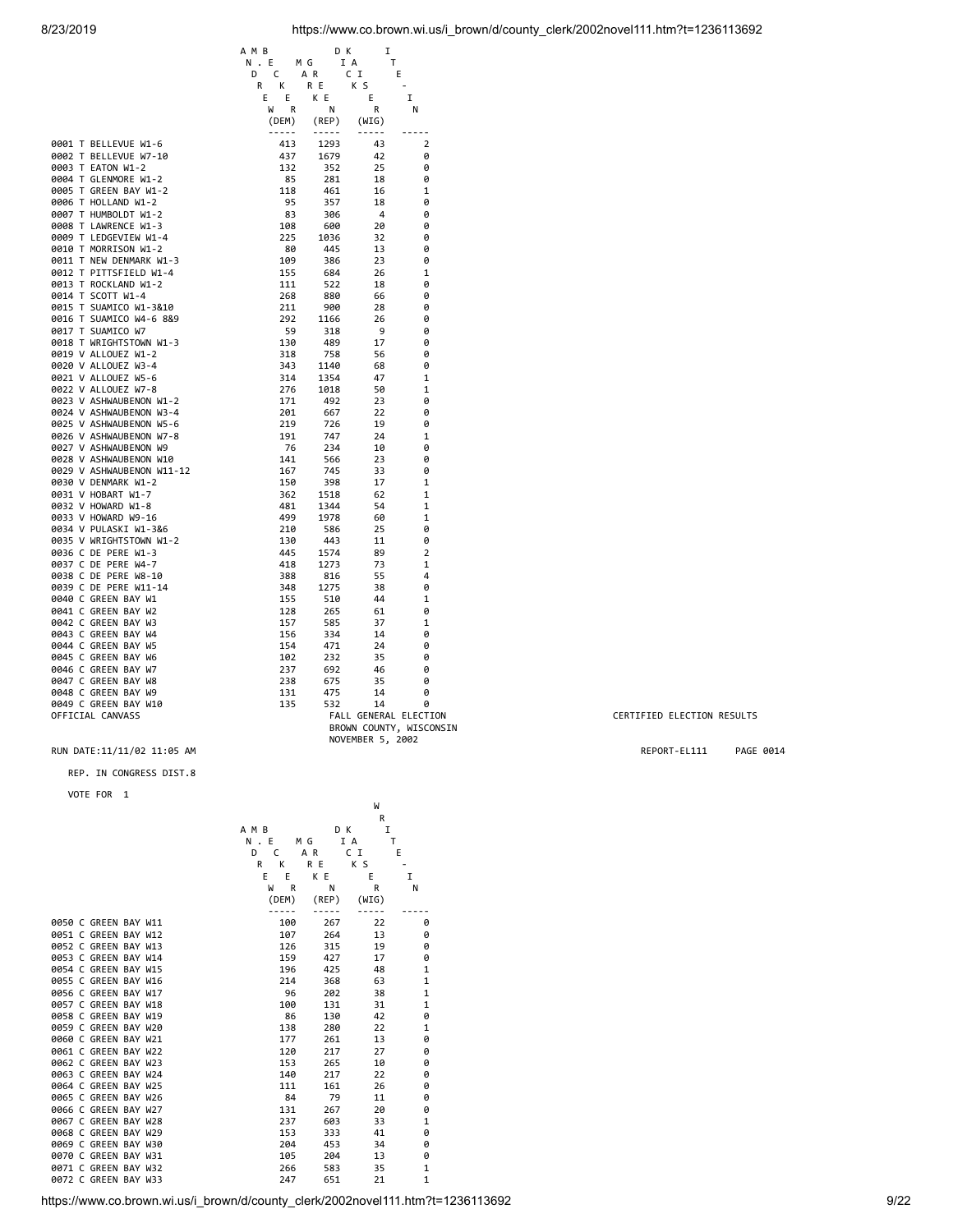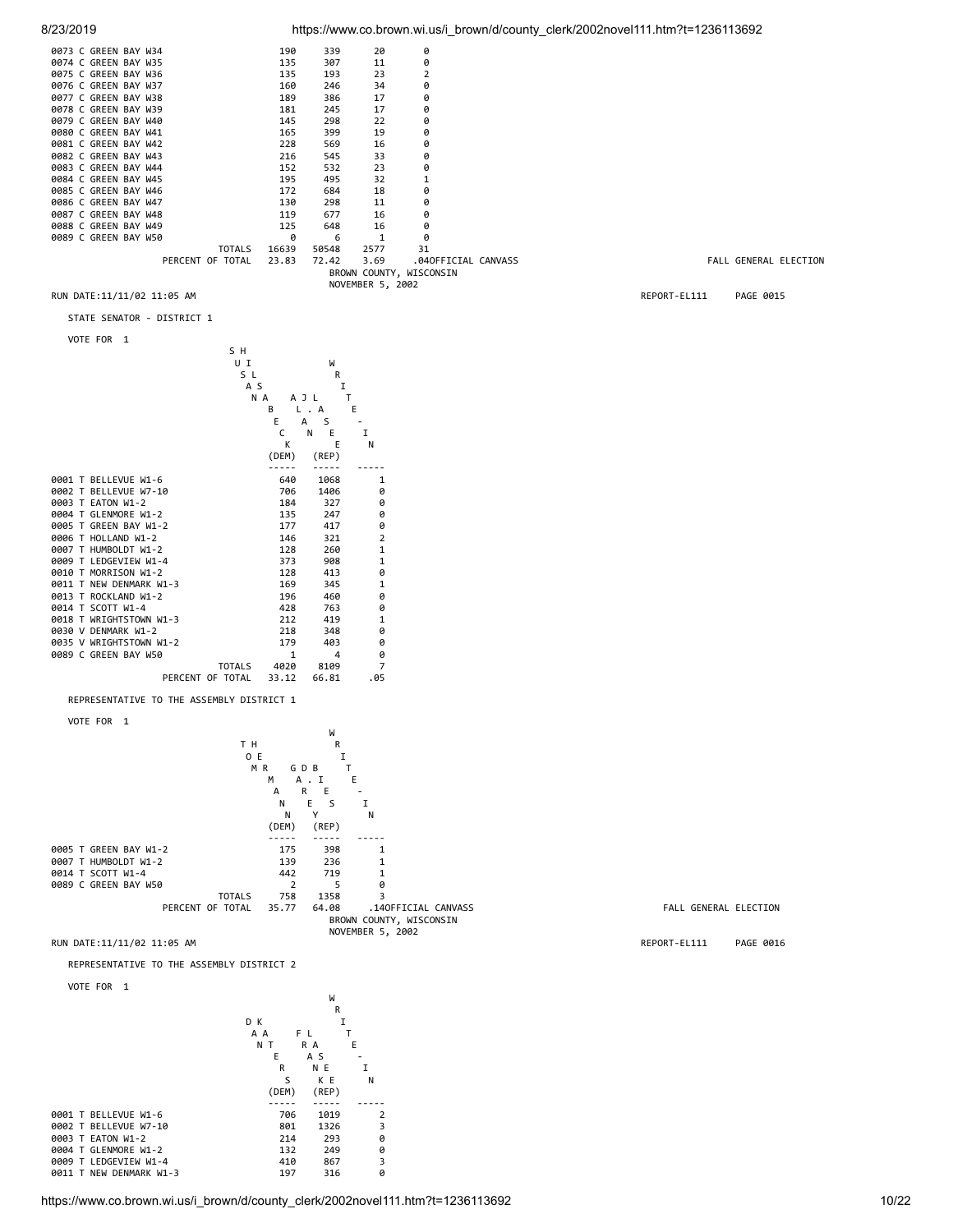CERTIFIED ELECTION RESULTS



VOTE FOR 1



https://www.co.brown.wi.us/i\_brown/d/county\_clerk/2002novel111.htm?t=1236113692 11/22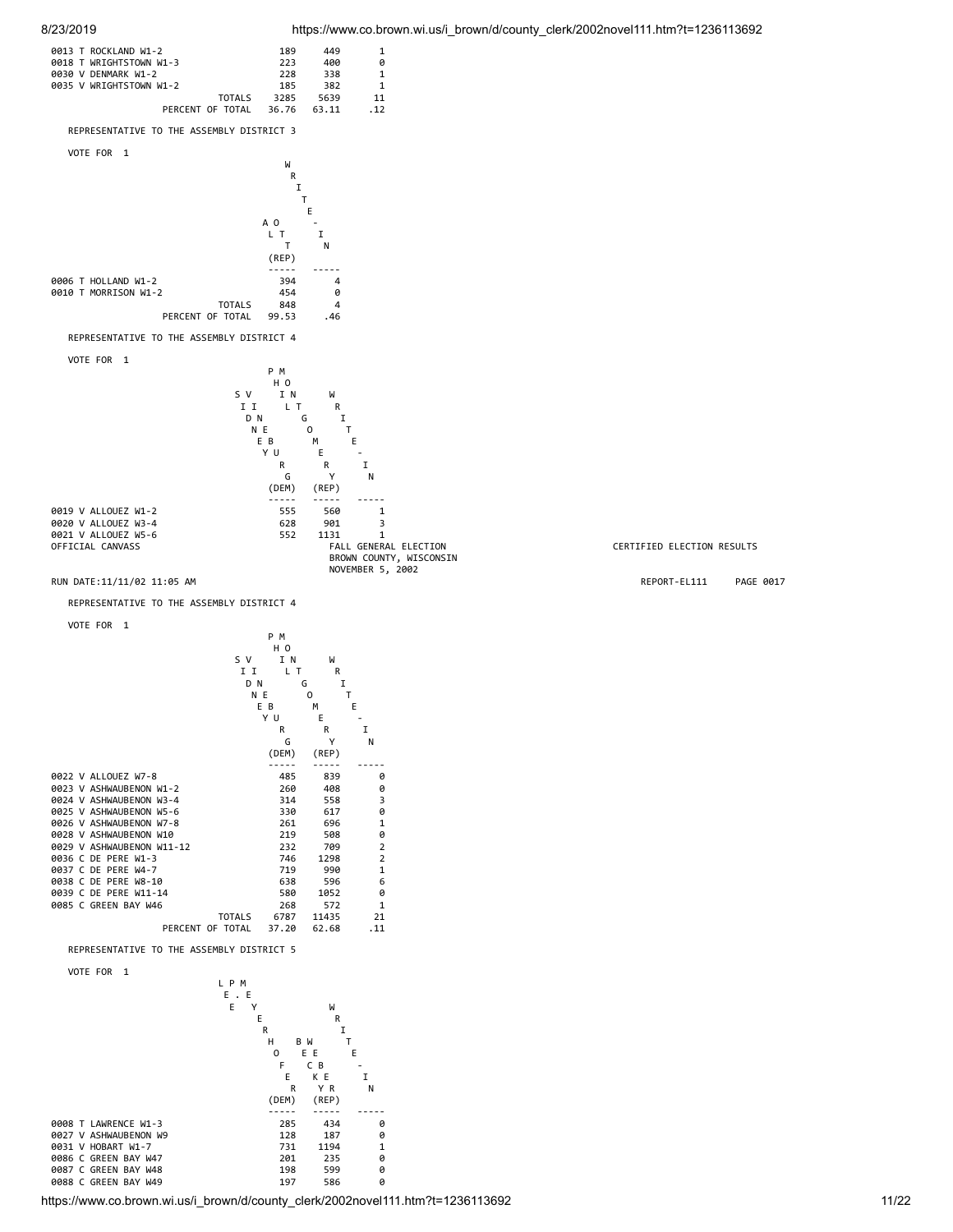|                            | <b>TOTALS</b>          | 1740 | 3235  |                         |                       |           |
|----------------------------|------------------------|------|-------|-------------------------|-----------------------|-----------|
|                            | PERCENT OF TOTAL 34.96 |      | 65.01 | .020FFICIAL CANVASS     | FALL GENERAL ELECTION |           |
|                            |                        |      |       | BROWN COUNTY, WISCONSIN |                       |           |
|                            |                        |      |       | NOVEMBER 5, 2002        |                       |           |
| RUN DATE:11/11/02 11:05 AM |                        |      |       |                         | REPORT-EL111          | PAGE 0018 |

REPRESENTATIVE TO THE ASSEMBLY DISTRICT 88

VOTE FOR 1

|  | VUIE FUN             | - 1 |                  |     |          |            |                |     |
|--|----------------------|-----|------------------|-----|----------|------------|----------------|-----|
|  |                      |     |                  |     | J K      | D S        | W              |     |
|  |                      |     |                  |     | UR       | A E        | R              |     |
|  |                      |     |                  |     | D A      | N N        | I              |     |
|  |                      |     |                  | B M | Y W      |            | G              | T   |
|  |                      |     |                  | R I |          | C          | L.             | E   |
|  |                      |     |                  | Y L |          | z          | А              |     |
|  |                      |     |                  |     | A Z<br>N | Y          | U              | I   |
|  |                      |     |                  |     | (DEM)    | К<br>(REP) | В              | N   |
|  |                      |     |                  |     | -----    | -----      | (LIB)          |     |
|  | 0040 C GREEN BAY W1  |     |                  |     | 198      | 470        | 18             | 0   |
|  | 0041 C GREEN BAY W2  |     |                  |     | 221      | 197        | 26             | 1   |
|  | 0042 C GREEN BAY W3  |     |                  |     | 204      | 539        | 28             | 0   |
|  | 0043 C GREEN BAY W4  |     |                  |     | 196      | 286        | 14             | 0   |
|  | 0044 C GREEN BAY W5  |     |                  |     | 196      | 431        | 18             | 1   |
|  | 0045 C GREEN BAY W6  |     |                  |     | 137      | 209        | 20             | 0   |
|  | 0046 C GREEN BAY W7  |     |                  |     | 288      | 633        | 23             | 0   |
|  | 0047 C GREEN BAY W8  |     |                  |     | 289      | 619        | 24             | 0   |
|  | 0048 C GREEN BAY W9  |     |                  |     | 159      | 432        | 20             | 0   |
|  | 0049 C GREEN BAY W10 |     |                  |     | 186      | 481        | 8              | 0   |
|  | 0050 C GREEN BAY W11 |     |                  |     | 137      | 230        | 16             | 1   |
|  | 0051 C GREEN BAY W12 |     |                  |     | 125      | 230        | 19             | 0   |
|  | 0052 C GREEN BAY W13 |     |                  |     | 141      | 300        | 17             | 1   |
|  | 0053 C GREEN BAY W14 |     |                  |     | 200      | 385        | 11             | 0   |
|  | 0054 C GREEN BAY W15 |     |                  |     | 263      | 366        | 30             | 1   |
|  | 0055 C GREEN BAY W16 |     |                  |     | 273      | 336        | 27             | 1   |
|  | 0056 C GREEN BAY W17 |     |                  |     | 107      | 197        | 22             | 1   |
|  | 0057 C GREEN BAY W18 |     |                  |     | 116      | 113        | 26             | 1   |
|  | 0058 C GREEN BAY W19 |     |                  |     | 108      | 117        | 30             | 1   |
|  | 0059 C GREEN BAY W20 |     |                  |     | 168      | 255        | 17             | 0   |
|  | 0060 C GREEN BAY W21 |     |                  |     | 211      | 230        | 8              | 0   |
|  | 0061 C GREEN BAY W22 |     |                  |     | 153      | 192        | 16             | 0   |
|  | 0062 C GREEN BAY W23 |     |                  |     | 182      | 224        | 20             | 0   |
|  | 0063 C GREEN BAY W24 |     |                  |     | 156      | 214        | $\overline{7}$ | 0   |
|  | 0065 C GREEN BAY W26 |     |                  |     | 90       | 71         | 12             | 1   |
|  | 0066 C GREEN BAY W27 |     |                  |     | 138      | 240        | 27             | 0   |
|  | 0075 C GREEN BAY W36 |     |                  |     | 152      | 160        | 37             | 1   |
|  |                      |     | <b>TOTALS</b>    |     | 4794     | 8157       | 541            | 11  |
|  |                      |     | PERCENT OF TOTAL |     | 35.50    | 60.40      | 4.00           | .08 |

REPRESENTATIVE TO THE ASSEMBLY DISTRICT 89

VOTE FOR 1

|                         |       |               |                  | W                            |              |
|-------------------------|-------|---------------|------------------|------------------------------|--------------|
|                         |       | JІ            |                  | R                            |              |
|                         |       | U N           |                  | I                            |              |
|                         | A H   |               | S G              |                              |              |
|                         | L A   | J G G         | T A              | JN                           | E            |
|                         | A G   | $\Omega$<br>A | ΙL               | A E                          |              |
|                         | N E   | н<br>R        | N L              | кт                           | I            |
|                         | R     | N<br>D        | S                | E A                          | N            |
|                         | (DEM) | (REP)         | (LIB)            | (IND)                        |              |
|                         |       |               |                  |                              |              |
| 0012 T PITTSFIELD W1-4  | 214   | 589           | 21               | 13                           | 1            |
| 0015 T SUAMICO W1-3&10  | 279   | 799           | 27               | 16                           | 1            |
| 0016 T SUAMICO W4-6 8&9 | 382   | 1015          | 35               | 22                           | $\mathbf{1}$ |
| 0034 V PULASKI W1-3&6   | 266   | 512           | 18               | 14                           | $\mathbf{1}$ |
| <b>TOTALS</b>           | 1141  | 2915          | 101              | 65                           | 4            |
| PERCENT OF TOTAL        | 26.99 | 68.97         | 2.38             | 1.53                         | .09          |
| OFFICIAL CANVASS        |       |               |                  | <b>FALL GENERAL ELECTION</b> |              |
|                         |       |               |                  | BROWN COUNTY, WISCONSIN      |              |
|                         |       |               | NOVEMBER 5, 2002 |                              |              |

REPRESENTATIVE TO THE ASSEMBLY DISTRICT 90

 VOTE FOR 1 B B

|                      |       | A R            |       |              |
|----------------------|-------|----------------|-------|--------------|
|                      |       | R <sub>0</sub> | W     |              |
|                      |       | R K            | R     |              |
|                      |       | 0 I            | I     |              |
|                      | R D   |                | N E   | т            |
|                      | 0 I   | K V R          | W     | E            |
|                      | G E   | A A O          | I     |              |
|                      | E R   | R N Y          | C     | I            |
|                      | R     | L              | Z     | N            |
|                      | (DEM) | (REP)          | (IND) |              |
|                      |       |                |       |              |
| 0017 T SUAMICO W7    | 95    | 280            | 9     | 0            |
| 0032 V HOWARD W1-8   | 724   | 1101           | 43    | 1            |
| 0033 V HOWARD W9-16  | 896   | 1589           | 50    | 0            |
| 0064 C GREEN BAY W25 | 196   | 81             | 18    | 0            |
| 0067 C GREEN BAY W28 | 441   | 398            | 27    | $\mathbf{1}$ |
| 0068 C GREEN BAY W29 | 260   | 231            | 25    | 1            |
| 0069 C GREEN BAY W30 | 368   | 310            | 14    | 0            |
| 0070 C GREEN BAY W31 | 171   | 141            | 8     | 0            |
| 0071 C GREEN BAY W32 | 472   | 372            | 32    | ø            |
| 0072 C GREEN BAY W33 | 432   | 451            | 23    | 0            |
|                      |       |                |       |              |

#### https://www.co.brown.wi.us/i\_brown/d/county\_clerk/2002novel111.htm?t=1236113692 12/22

CERTIFIED ELECTION RESULTS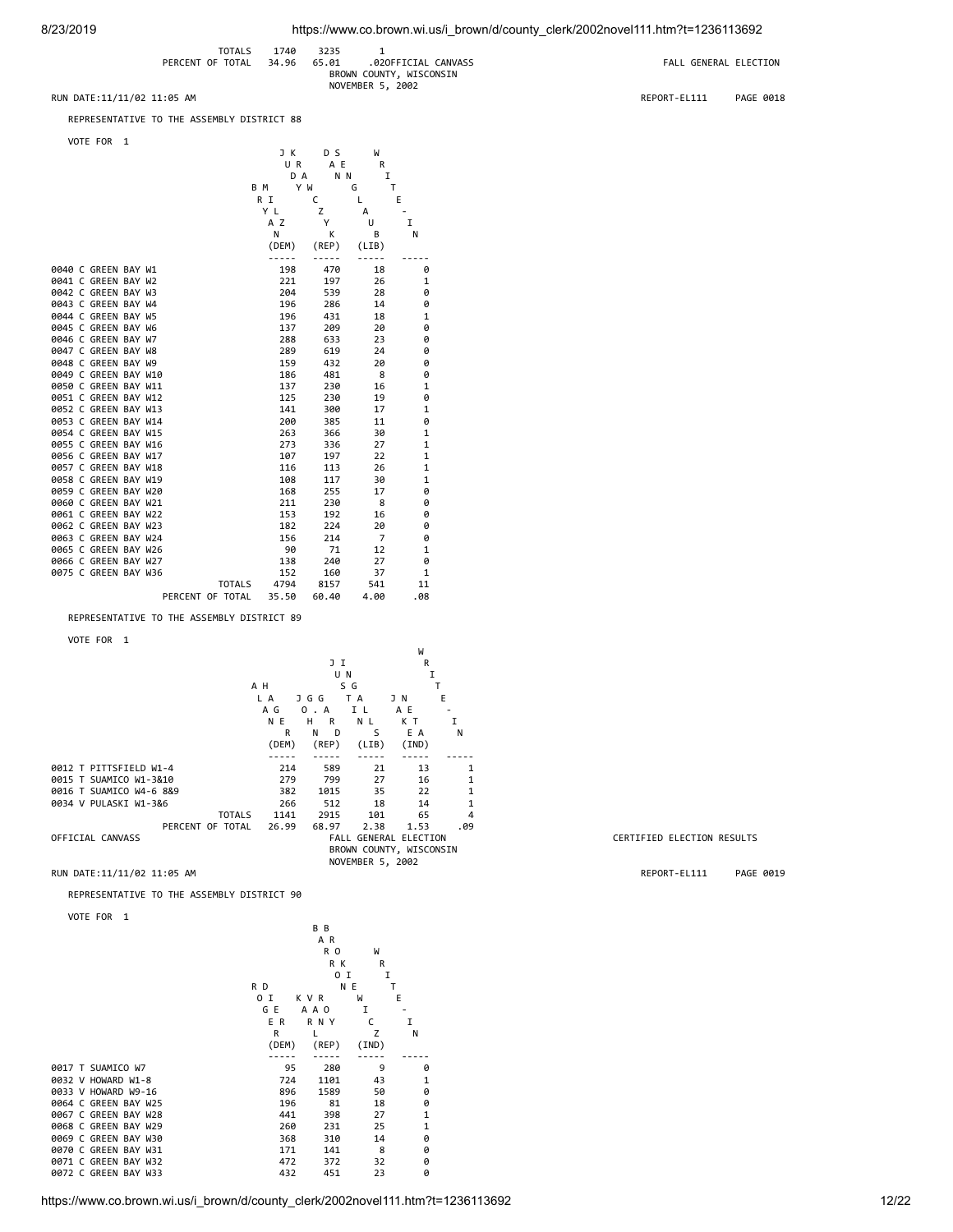

| 0073 C GREEN BAY W34 |                  | 295   | 232   | 24   | ø    |
|----------------------|------------------|-------|-------|------|------|
| 0074 C GREEN BAY W35 |                  | 228   | 196   | 22   | ø    |
| 0076 C GREEN BAY W37 |                  | 260   | 155   | 21   | ø    |
| 0077 C GREEN BAY W38 |                  | 307   | 272   | 15   | ø    |
| 0078 C GREEN BAY W39 |                  | 259   | 172   | 10   | ø    |
| 0079 C GREEN BAY W40 |                  | 211   | 238   | 16   | 1    |
| 0080 C GREEN BAY W41 |                  | 272   | 276   | 25   | 3    |
| 0081 C GREEN BAY W42 |                  | 373   | 419   | 23   | ø    |
| 0082 C GREEN BAY W43 |                  | 364   | 405   | 21   |      |
| 0083 C GREEN BAY W44 |                  | 268   | 409   | 20   | ø    |
| 0084 C GREEN BAY W45 |                  | 335   | 360   | 22   | ø    |
|                      | <b>TOTALS</b>    | 7227  | 8088  | 468  | 8    |
|                      | PERCENT OF TOTAL | 45.76 | 51.21 | 2.96 | . 05 |
|                      |                  |       |       |      |      |

DISTRICT ATTORNEY

VOTE FOR 1



#### RUN DATE:11/11/02 11:05 AM **REPORT-EL111** PAGE 0020

DISTRICT ATTORNEY

VOTE FOR 1

|           |                           | JPZ<br>W      |                |
|-----------|---------------------------|---------------|----------------|
|           |                           | . A<br>0<br>R |                |
|           |                           | н<br>K<br>I   |                |
|           |                           | 0<br>Т<br>N   |                |
|           |                           | M             | E              |
|           |                           | S             |                |
|           |                           | K             | I              |
|           |                           | I             | Ν              |
|           |                           | (REP)         |                |
|           |                           |               |                |
|           | 0011 T NEW DENMARK W1-3   | 412           | 1              |
|           | 0012 T PITTSFIELD W1-4    | 709           | 1              |
| 0013 T    | ROCKLAND W1-2             | 547           | 3              |
| 0014 T    | SCOTT W1-4                | 960           | $\overline{2}$ |
|           | 0015 T SUAMICO W1-3&10    | 949           | 5              |
|           | 0016 T SUAMICO W4-6 8&9   | 1242          | 3              |
|           | 0017 T SUAMICO W7         | 342           | 0              |
|           | 0018 T WRIGHTSTOWN W1-3   | 520           | $\overline{2}$ |
|           | 0019 V ALLOUEZ W1-2       | 883           | 6              |
|           | 0020 V ALLOUEZ W3-4       | 1254          | 12             |
|           | 0021 V ALLOUEZ W5-6       | 1436          | 9              |
|           | 0022 V ALLOUEZ W7-8       | 1099          | 7              |
|           | 0023 V ASHWAUBENON W1-2   | 551           | 4              |
|           | 0024 V ASHWAUBENON W3-4   | 717           | 3              |
|           | 0025 V ASHWAUBENON W5-6   | 784           | 7              |
|           | 0026 V ASHWAUBENON W7-8   | 819           | 7              |
|           | 0027 V ASHWAUBENON W9     |               | 2              |
|           | 0028 V ASHWAUBENON W10    | 252<br>614    | $\overline{2}$ |
|           | 0029 V ASHWAUBENON W11-12 | 782           | 4              |
|           | 0030 V DENMARK W1-2       | 458           | 3              |
|           | 0031 V HOBART W1-7        | 1614          | 6              |
|           | 0032 V HOWARD W1-8        |               |                |
|           | 0033 V HOWARD W9-16       | 1480<br>2069  | 15<br>13       |
|           | 0034 V PULASKI W1-3&6     |               | 3              |
|           | 0035 V WRIGHTSTOWN W1-2   | 650           | $\overline{2}$ |
|           |                           | 483           |                |
|           | 0036 C DE PERE W1-3       | 1716          | 10             |
|           | 0037 C DE PERE W4-7       | 1403          | 14             |
| 0038 C DE | <b>PERE W8-10</b>         | 914           | 12             |
| 0039 C    | DE PERE W11-14            | 1347          | 9              |
|           | 0040 C GREEN BAY W1       | 569           | 8              |
|           | 0041 C GREEN BAY W2       | 377           | 7              |
|           | 0042 C GREEN BAY W3       | 626           | 3              |
|           | 0043 C GREEN BAY W4       | 383           | 1              |
|           | 0044 C GREEN BAY W5       | 503           | 7              |
| 0045 C    | <b>GREEN BAY W6</b>       | 292           | 4              |
| 0046 C    | GREEN BAY W7              | 764           | 7              |
|           | 0047 C GREEN BAY W8       | 753           | 4              |
|           | 0048 C GREEN BAY W9       | 501           | $\overline{2}$ |
|           | 0049 C GREEN BAY W10      | 570           | $\overline{2}$ |
| 0050 C    | GREEN BAY W11             | 305           | 3              |
| 0051 C    | GREEN BAY W12             | 298           | 3              |
|           | 0052 C GREEN BAY W13      | 363           | 0              |
| 0053 C    | GREEN BAY W14             | 467           | 4              |

#### CERTIFIED ELECTION RESULTS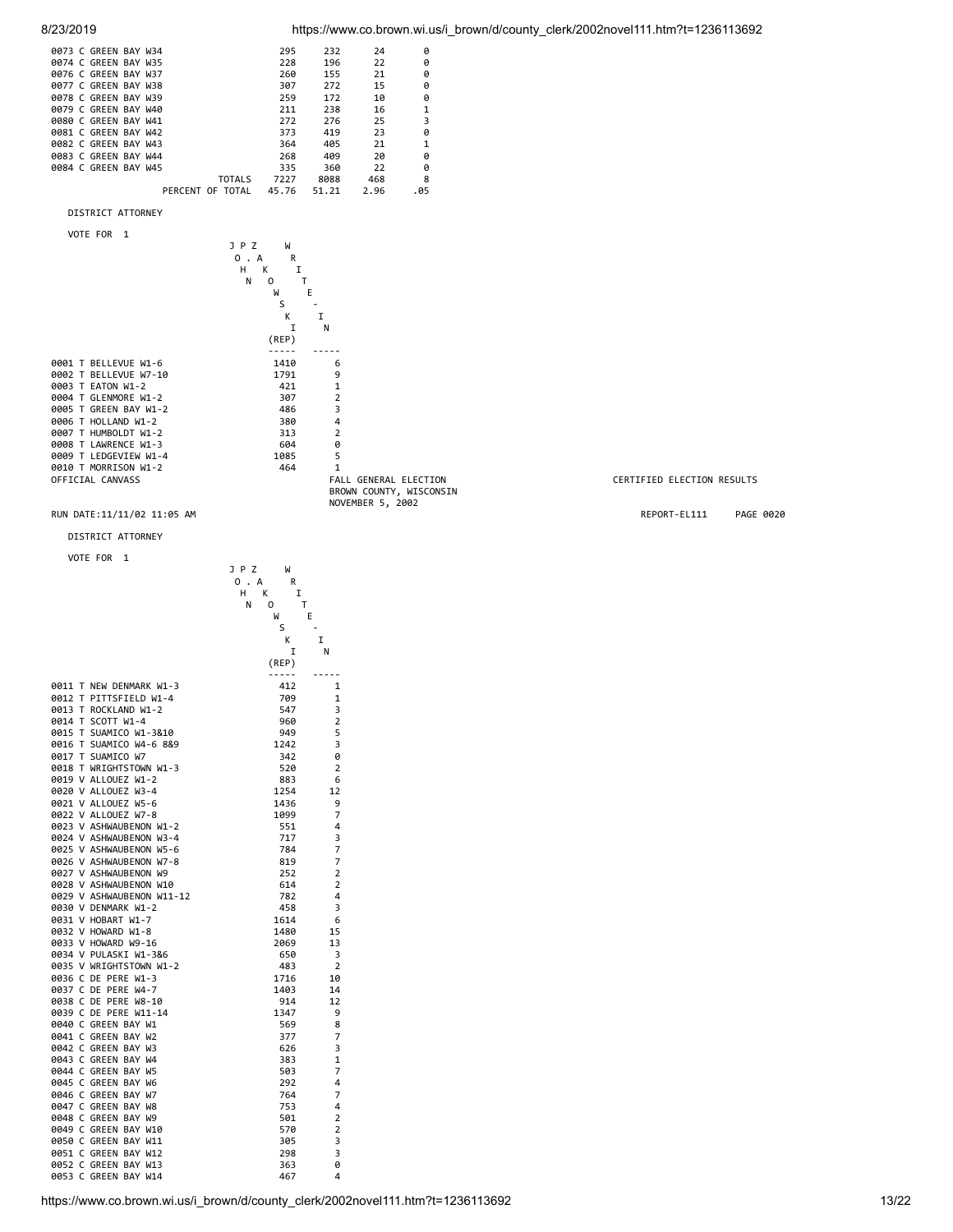8/23/2019 https://www.co.brown.wi.us/i\_brown/d/county\_clerk/2002novel111.htm?t=1236113692







https://www.co.brown.wi.us/i\_brown/d/county\_clerk/2002novel111.htm?t=1236113692

CERTIFIED ELECTION RESULTS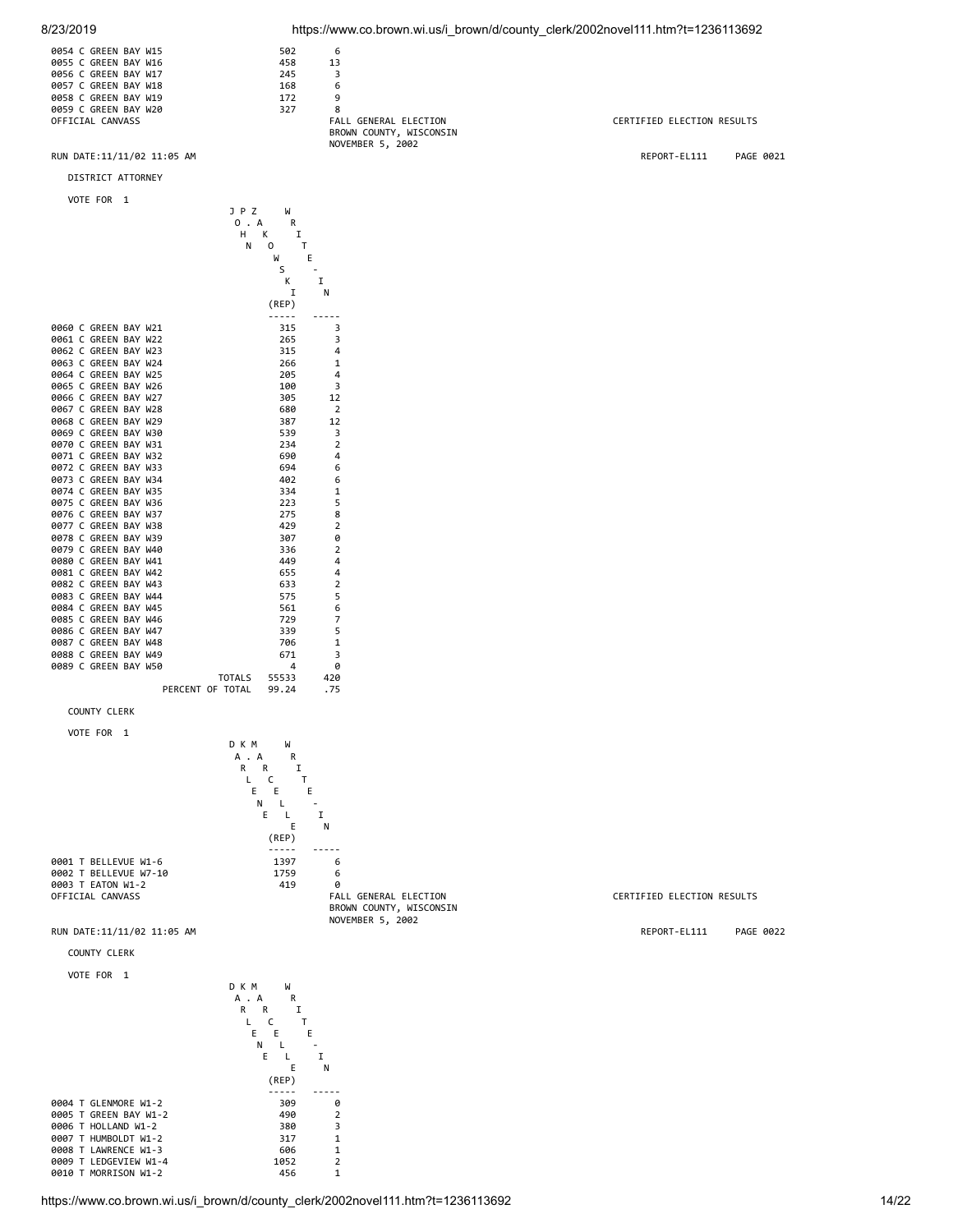| 0011 T NEW DENMARK W1-3                                         | 415  | 0                            |
|-----------------------------------------------------------------|------|------------------------------|
| 0012 T PITTSFIELD W1-4                                          | 688  | 3                            |
| 0013 T ROCKLAND W1-2                                            | 535  | $\overline{2}$               |
| 0014 T SCOTT W1-4                                               | 962  | 1                            |
| 0015 T SUAMICO W1-3&10                                          | 919  | 4                            |
| 0016 T SUAMICO W4-6 8&9                                         | 1217 | 2                            |
| 0017 T SUAMICO W7                                               | 329  | 3                            |
| 0018 T WRIGHTSTOWN W1-3                                         | 510  | 1                            |
| 0019 V ALLOUEZ W1-2                                             | 868  | $\overline{7}$               |
| 0020 V ALLOUEZ W3-4                                             | 1242 | 13                           |
| 0021 V ALLOUEZ W5-6                                             | 1374 | 16                           |
| 0022 V ALLOUEZ W7-8                                             | 1077 | 7                            |
| 0023 V ASHWAUBENON W1-2                                         | 541  | 3                            |
| 0024 V ASHWAUBENON W3-4                                         | 701  | 4                            |
| 0025 V ASHWAUBENON W5-6                                         | 765  | 4                            |
| 0026 V ASHWAUBENON W7-8                                         | 800  | 4                            |
| 0027 V ASHWAUBENON W9                                           | 243  | 4                            |
| 0028 V ASHWAUBENON W10                                          | 595  | 4                            |
| 0029 V ASHWAUBENON W11-12                                       | 768  | 5                            |
| 0030 V DENMARK W1-2                                             | 445  | 3                            |
| 0031 V HOBART W1-7                                              | 1591 | 5                            |
| 0032 V HOWARD W1-8                                              | 1438 | 11                           |
|                                                                 | 2017 | 9                            |
| 0034 V PULASKI WJ-16<br>0034 V PULASKI W1-3&6<br>0035 V PULASKI | 639  | 5                            |
| 0035 V WRIGHTSTOWN W1-2                                         | 490  | 3                            |
| 0036 C DE PERE W1-3                                             | 1666 | 12                           |
| 0037 C DE PERE W4-7                                             | 1377 | 9                            |
| 0038 C DE PERE W8-10                                            | 911  | 12                           |
| 0039 C DE PERE W11-14                                           | 1337 | 8                            |
| 0040 C GREEN BAY W1                                             | 553  | 5                            |
| 0041 C GREEN BAY W2                                             | 380  | 4                            |
| 0042 C GREEN BAY W3                                             | 604  | $\overline{2}$               |
| 0043 C GREEN BAY W4                                             | 378  | 0                            |
| 0044 C GREEN BAY W5                                             | 515  | 3                            |
| 0045 C GREEN BAY W6                                             | 284  | 5                            |
| 0046 C GREEN BAY W7                                             | 735  | 6                            |
| 0047 C GREEN BAY W8                                             | 732  | 3                            |
| 0048 C GREEN BAY W9                                             | 498  | 3                            |
| 0049 C GREEN BAY W10                                            | 555  | 5                            |
| 0050 C GREEN BAY W11                                            | 297  | 6                            |
| 0051 C GREEN BAY W12                                            | 305  | 4                            |
| 0052 C GREEN BAY W13                                            | 367  | 3                            |
| OFFICIAL CANVASS                                                |      | <b>FALL GENERAL ELECTION</b> |
|                                                                 |      | BROWN COUNTY, WISCONSIN      |
|                                                                 |      | NOVEMBER 5, 2002             |
|                                                                 |      |                              |

#### RUN DATE:11/11/02 11:05 AM **REPORT-EL111** PAGE 0023

#### COUNTY CLERK

VOTE FOR 1

|        |              | VOTE FOR             | 1 |            |               |            |                |
|--------|--------------|----------------------|---|------------|---------------|------------|----------------|
|        |              |                      |   |            | DКМ           | W          |                |
|        |              |                      |   |            | А<br>А        | R          |                |
|        |              |                      |   |            | R             | I<br>R     |                |
|        |              |                      |   |            | L             | C<br>Т     |                |
|        |              |                      |   |            | E             | E<br>Ε     |                |
|        |              |                      |   |            | Ν             | L          |                |
|        |              |                      |   |            |               | E<br>L     | I              |
|        |              |                      |   |            |               | E          | Ν              |
|        |              |                      |   |            |               | (REP)      |                |
|        |              |                      |   |            |               |            |                |
|        |              | 0053 C GREEN BAY W14 |   |            |               | 468        | 10             |
| 0054 C |              | GREEN BAY W15        |   |            |               | 473        | 4              |
| 0055 C |              | GREEN BAY W16        |   |            |               | 442        | 10             |
| 0056 C |              | GREEN BAY W17        |   |            |               | 237        | 1              |
|        |              | 0057 C GREEN BAY W18 |   |            |               | 169        | 5              |
| 0058 C |              | GREEN BAY W19        |   |            |               | 165        | 6              |
|        |              | 0059 C GREEN BAY W20 |   |            |               | 335        | 5              |
|        |              | 0060 C GREEN BAY W21 |   |            |               |            | 2              |
| 0061 C |              | GREEN BAY W22        |   |            |               | 304<br>258 | 4              |
|        |              | GREEN BAY W23        |   |            |               |            |                |
| 0062 C |              |                      |   |            |               | 320        | 6              |
| 0063 C |              | GREEN BAY W24        |   |            |               | 255        | 4              |
| 0064 C |              | GREEN BAY W25        |   |            |               | 205        | 2              |
| 0065 C |              | GREEN BAY W26        |   |            |               | 98         | 3              |
|        |              | 0066 C GREEN BAY W27 |   |            |               | 306        | 7              |
| 0067 C |              | GREEN BAY W28        |   |            |               | 668        | $\overline{2}$ |
|        |              | 0068 C GREEN BAY W29 |   |            |               | 384        | 12             |
|        |              | 0069 C GREEN BAY W30 |   |            |               | 510        | 4              |
|        |              | 0070 C GREEN BAY W31 |   |            |               | 218        | $\overline{2}$ |
| 0071 C |              | GREEN BAY W32        |   |            |               | 665        | 7              |
|        |              | 0072 C GREEN BAY W33 |   |            |               | 686        | 7              |
|        |              | 0073 C GREEN BAY W34 |   |            |               | 388        | 9              |
|        |              | 0074 C GREEN BAY W35 |   |            |               | 317        | $\overline{2}$ |
| 0075 C |              | <b>GREEN BAY W36</b> |   |            |               | 216        | 9              |
|        |              | 0076 C GREEN BAY W37 |   |            |               | 279        | 5              |
| 0077 C |              | <b>GREEN BAY W38</b> |   |            |               | 427        | $\overline{2}$ |
| 0078 C |              | <b>GREEN BAY W39</b> |   |            |               | 298        | 1              |
| 0079 C |              | GREEN BAY W40        |   |            |               | 332        | 2              |
| 0080 C |              | GREEN BAY W41        |   |            |               | 434        | 6              |
| 0081 C |              | GREEN BAY W42        |   |            |               | 635        | 2              |
| 0082 C |              | GREEN BAY W43        |   |            |               | 606        | $\overline{2}$ |
|        |              | 0083 C GREEN BAY W44 |   |            |               | 555        | 4              |
| 0084 C |              | GREEN BAY W45        |   |            |               | 541        | 6              |
|        |              | 0085 C GREEN BAY W46 |   |            |               | 717        | 7              |
| 0086 C |              | GREEN BAY W47        |   |            |               | 327        | 5              |
| 0087   | $\mathsf{C}$ | <b>GREEN BAY</b>     |   | <b>W48</b> |               | 696        | $\mathbf{1}$   |
| 0088 C |              | GREEN BAY W49        |   |            |               | 648        | 3              |
|        |              | 0089 C GREEN BAY W50 |   |            |               | 6          | 0              |
|        |              |                      |   |            | <b>TOTALS</b> | 54436      | 404            |

FALL GENERAL ELECTION **CERTIFIED ELECTION RESULTS**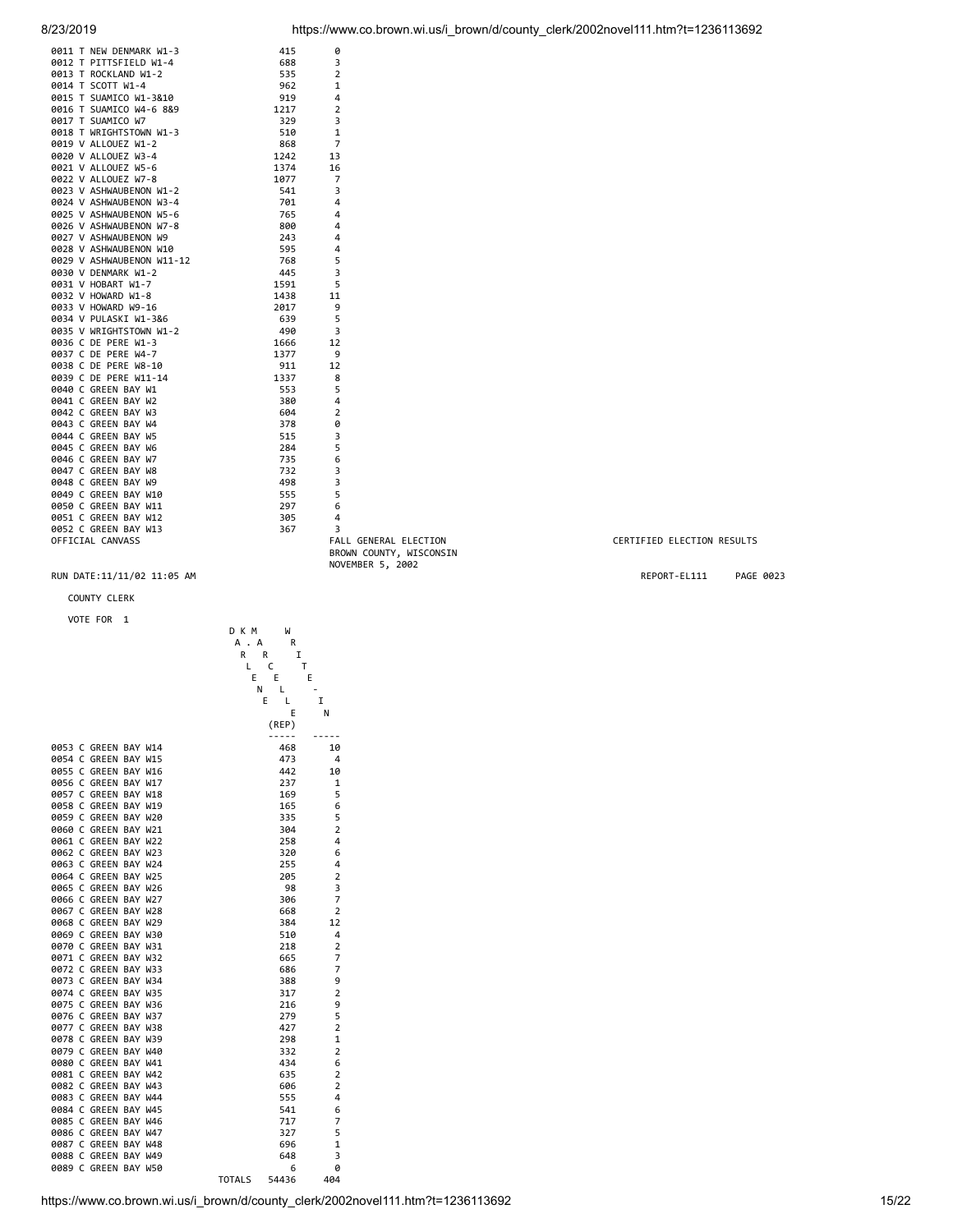## BROWN COUNTY, WISCONSIN NOVEMBER 5, 2002

TREASURER

|                |                              | <b>VOTE FOR</b><br>1                               | W                                                  |                     |
|----------------|------------------------------|----------------------------------------------------|----------------------------------------------------|---------------------|
|                |                              |                                                    | R<br>K M B<br>I                                    |                     |
|                |                              |                                                    | E<br>т<br>$\ddot{\phantom{a}}$<br>L<br>E<br>R<br>А |                     |
|                |                              |                                                    | R<br>Ν                                             |                     |
|                |                              |                                                    | Υ<br>E                                             | I                   |
|                |                              |                                                    | (DEM)                                              | Ν                   |
|                |                              |                                                    | -----                                              |                     |
| 0001           |                              | T BELLEVUE W1-6                                    | 1256                                               | 9                   |
| 0002           | т                            | BELLEVUE W7-10                                     | 1514                                               | 7                   |
| 0003           | Τ                            | EATON W1-2                                         | 410                                                | 2                   |
| 0004           | Т                            | GLENMORE W1-2                                      | 280                                                | 0                   |
| 0005<br>0006   | т<br>т                       | GREEN BAY W1-2<br>HOLLAND W1-2                     | 397<br>329                                         | 4<br>2              |
| 0007           | т                            | HUMBOLDT W1-2                                      | 313                                                | 1                   |
| 0008           | Т                            | LAWRENCE W1-3                                      | 470                                                | 1                   |
| 0009 T         |                              | LEDGEVIEW W1-4                                     | 792                                                | 5                   |
| 0010 T         |                              | MORRISON W1-2                                      | 358                                                | 1                   |
| 0011 T         |                              | NEW DENMARK W1-3                                   | 362                                                | $\overline{2}$      |
| 0012 T         |                              | PITTSFIELD W1-4                                    | 579                                                | 0                   |
| 0013           | $\mathsf{T}$                 | ROCKLAND W1-2                                      | 412                                                | $\overline{2}$<br>7 |
| 0014<br>0015   | $\mathsf{T}$<br>$\mathsf{T}$ | SCOTT W1-4<br>SUAMICO W1-3&10                      | 840<br>709                                         | 6                   |
| 0016           | т                            | SUAMICO W4-6 8&9                                   | 1001                                               | 8                   |
| 0017 T         |                              | SUAMICO W7                                         | 232                                                | $\mathbf{1}$        |
| 0018           | $\mathsf{T}$                 | WRIGHTSTOWN W1-3                                   | 446                                                | 0                   |
|                |                              | 0019 V ALLOUEZ W1-2                                | 810                                                | 6                   |
|                |                              | 0020 V ALLOUEZ W3-4                                | 1064                                               | 8                   |
|                |                              | 0021 V ALLOUEZ W5-6                                | 1079                                               | 11                  |
|                |                              | 0022 V ALLOUEZ W7-8                                | 933                                                | 3<br>3              |
|                |                              | 0023 V ASHWAUBENON W1-2<br>0024 V ASHWAUBENON W3-4 | 479<br>643                                         | 3                   |
|                |                              | 0025 V ASHWAUBENON W5-6                            | 699                                                | 2                   |
|                |                              | 0026 V ASHWAUBENON W7-8                            | 683                                                | 11                  |
|                |                              | 0027 V ASHWAUBENON W9                              | 221                                                | 3                   |
|                |                              | 0028 V ASHWAUBENON W10                             | 523                                                | 3                   |
|                |                              | 0029 V ASHWAUBENON W11-12                          | 602                                                | 6                   |
|                |                              | 0030 V DENMARK W1-2                                | 410                                                | $\overline{2}$      |
|                |                              | 0031 V HOBART W1-7<br>0032 V HOWARD W1-8           | 1287<br>1287                                       | 10<br>11            |
|                |                              | 0033 V HOWARD W9-16                                | 1703                                               | 12                  |
|                |                              | 0034 V PULASKI W1-3&6                              | 600                                                | 3                   |
| 0035           |                              | V WRIGHTSTOWN W1-2                                 | 393                                                | 3                   |
| 0036           | C                            | DE<br>PERE W1-3                                    | 1351                                               | 13                  |
| 0037           | C                            | DE<br>PERE<br>$W4 - 7$                             | 1230                                               | 7                   |
| 0038           | C                            | DE<br>PERE<br>W8-10                                | 914                                                | 11                  |
| 0039 C         |                              | DE PERE W11-14                                     | 1100                                               | 10                  |
| 0040 C<br>0041 | C                            | GREEN BAY W1<br>GREEN<br>BAY W2                    | 479<br>350                                         | 3<br>3              |
| 0042           | C                            | GREEN<br>BAY W3                                    | 468                                                | 5                   |
| 0043 C         |                              | GREEN BAY W4                                       | 373                                                | $\overline{2}$      |
| 0044 C         |                              | GREEN<br>BAY W5                                    | 444                                                | 2                   |
| 0045           | C                            | GREEN<br>BAY<br>W <sub>6</sub>                     | 281                                                | 1                   |
| 0046           | C                            | GREEN<br>BAY W7                                    | 653                                                | 5                   |
| 0047           | C                            | GREEN BAY W8                                       | 638                                                | 6                   |
| 0048           | C                            | GREEN BAY W9                                       | 407                                                | 2                   |

#### TREASURER

VOTE FOR 1

where the contract of the contract of the contract of the contract of the contract of the contract of the contract of the contract of the contract of the contract of the contract of the contract of the contract of the cont **R R R**  K M B I  $E$  . L T<br>R A R A E R N - Y E I Y N (DEM) ----- ----- 0050 C GREEN BAY W11 290 3<br>0051 C GREEN BAY W12 289 1 0051 C GREEN BAY W12 289 1<br>
0052 C GREEN BAY W13 246 2 0052 C GREEN BAY W13 346 2<br>19853 C GREEN BAY W14 3454 2 0053 C GREEN BAY W14 454 2<br>19054 C GREEN BAY W15 506 5 0054 C GREEN BAY W15 506 5 0055 C GREEN BAY W16 450 5 0056 C GREEN BAY W17 217 5<br>0057 C GREEN BAY W18 202 2 0057 C GREEN BAY W18 202 2<br>
0058 C GREEN BAY W19 202 2<br>
2058 C GREEN BAY W19 205 2 0058 C GREEN BAY W19 195 2<br>0058 C GREEN BAY W19 195 3<br>0059 C GREEN BAY W20 2 366 2 0059 C GREEN BAY W20 366 2<br>0060 C GREEN BAY W21 348 1 0060 C GREEN BAY W21 348 1<br>0061 C GREEN BAY W22 262 2 0061 C GREEN BAY W22 262 2 0001 C GREEN BAY W23

0048 C GREEN BAY W9 407 2<br>0049 C GREEN BAY W10 477 5

0049 C GREEN BAY W10 477 5

 BROWN COUNTY, WISCONSIN NOVEMBER 5, 2002

RUN DATE:11/11/02 11:05 AM REPORT-EL111 PAGE 0024

CERTIFIED ELECTION RESULTS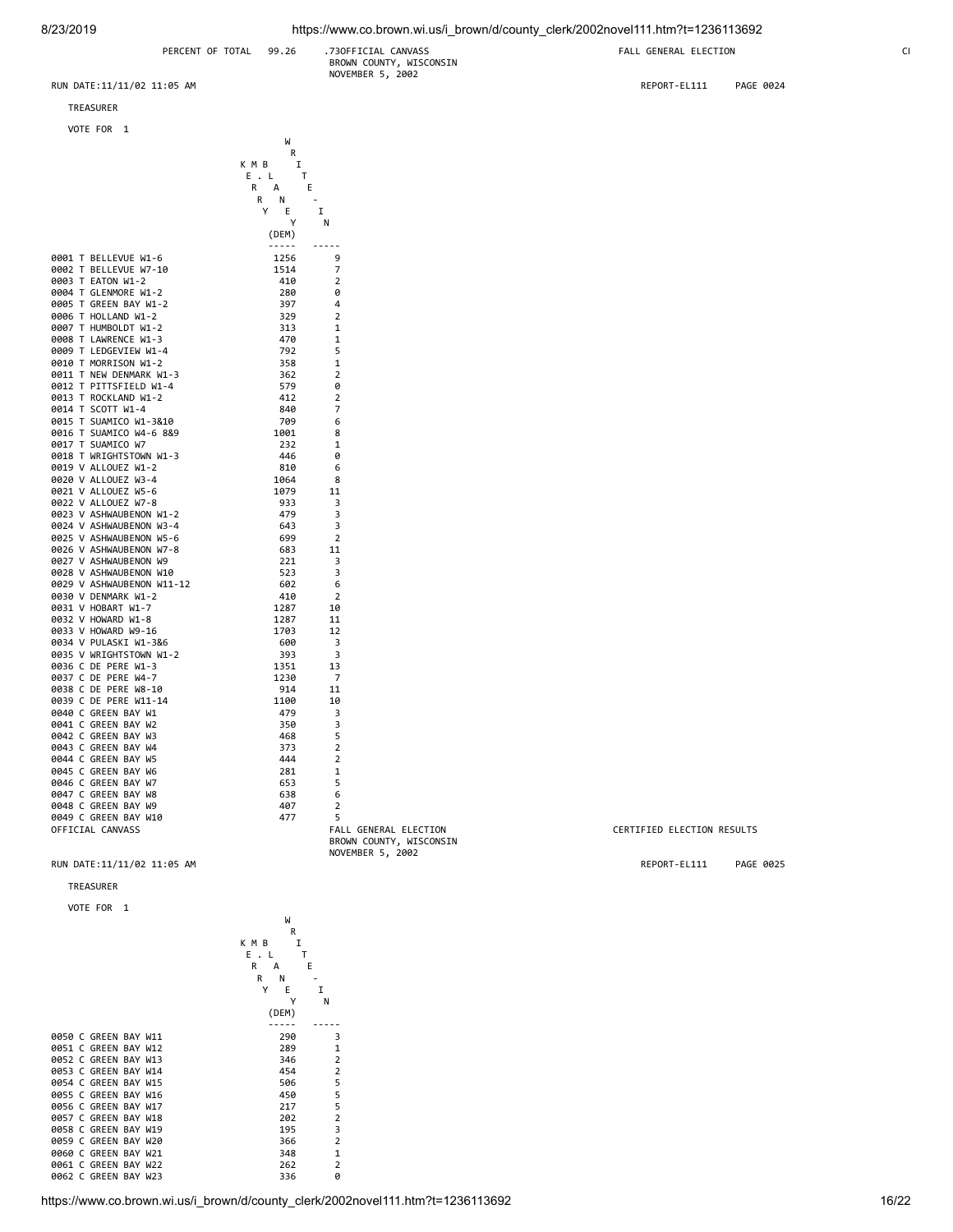|  | 0063 C GREEN BAY W24 |  | 289 | $\overline{2}$ |
|--|----------------------|--|-----|----------------|
|  | 0064 C GREEN BAY W25 |  | 243 | ø              |
|  | 0065 C GREEN BAY W26 |  | 124 | $\overline{2}$ |
|  | 0066 C GREEN BAY W27 |  | 304 | 4              |
|  | 0067 C GREEN BAY W28 |  | 651 | 1              |
|  | 0068 C GREEN BAY W29 |  | 385 | 5              |
|  | 0069 C GREEN BAY W30 |  | 506 | 4              |
|  | 0070 C GREEN BAY W31 |  | 227 | 5              |
|  | 0071 C GREEN BAY W32 |  | 680 | 5              |
|  | 0072 C GREEN BAY W33 |  | 642 | 5              |
|  | 0073 C GREEN BAY W34 |  | 418 | 3              |
|  | 0074 C GREEN BAY W35 |  | 339 | $\overline{2}$ |
|  | 0075 C GREEN BAY W36 |  | 260 | 5              |
|  | 0076 C GREEN BAY W37 |  | 310 | 8              |
|  | 0077 C GREEN BAY W38 |  | 434 | 4              |
|  | 0078 C GREEN BAY W39 |  | 337 | ø              |
|  | 0079 C GREEN BAY W40 |  | 315 | 5              |
|  | 0080 C GREEN BAY W41 |  | 427 | $\overline{2}$ |
|  | 0081 C GREEN BAY W42 |  | 569 | 3              |
|  | 0082 C GREEN BAY W43 |  | 554 | $\mathbf{1}$   |
|  | 0083 C GREEN BAY W44 |  | 494 | 4              |
|  | 0084 C GREEN BAY W45 |  | 510 | 6              |
|  | 0085 C GREEN BAY W46 |  | 569 | 5              |
|  | 0086 C GREEN BAY W47 |  | 303 | 3              |
|  | 0087 C GREEN BAY W48 |  | 517 | 4              |
|  | 0088 C GREEN BAY W49 |  | 475 | 3              |

0089 C GREEN BAY W50<br>0089 C GREEN BAY W50 70TALS 48427 357 TOTALS 48427 357 BROWN COUNTY, WISCONSIN NOVEMBER 5, 2002

#### RUN DATE:11/11/02 11:05 AM REPORT-EL111 PAGE 0026

SHERIFF

VOTE FOR 1

| VUIE FUR<br>ı                                          |             |                     |
|--------------------------------------------------------|-------------|---------------------|
|                                                        | W           |                     |
|                                                        | R           |                     |
|                                                        | D N K<br>I  |                     |
|                                                        | E. 0<br>Τ   |                     |
|                                                        | Ν<br>Ε<br>c |                     |
|                                                        | Ν<br>К      |                     |
|                                                        | I<br>Ε      | I                   |
|                                                        | S<br>N      | N                   |
|                                                        | (REP)       |                     |
|                                                        | -----       |                     |
| 0001 T BELLEVUE W1-6                                   | 1393        | 11                  |
| 0002 T<br>BELLEVUE W7-10                               | 1779        | 8                   |
| 0003 T<br>EATON W1-2                                   | 419         | $\overline{2}$      |
| 0004<br>T<br>GLENMORE W1-2                             | 319         | 1                   |
| 0005<br>$\mathsf{T}$<br>GREEN BAY W1-2                 | 482         | 3<br>$\overline{2}$ |
| 0006 T<br>HOLLAND W1-2                                 | 391         | $\mathbf{1}$        |
| 0007 T HUMBOLDT W1-2<br>T LAWRENCE W1-3                | 320         | $\mathbf{1}$        |
| 0008                                                   | 620         |                     |
| LEDGEVIEW W1-4<br>0009 T                               | 1077        | 5                   |
| 0010 T MORRISON W1-2                                   | 472         | 0                   |
| 0011 T<br>NEW DENMARK W1-3<br>0012 T PITTSFIELD W1-4   | 412<br>703  | 0<br>$\overline{2}$ |
| ROCKLAND W1-2                                          |             | $\mathbf 1$         |
| 0013 T                                                 | 551         | 3                   |
| 0014 T SCOTT W1-4<br>0015 T SUAMICO W1-3&10            | 967<br>946  | 8                   |
| 0016 T SUAMICO W4-6 8&9                                | 1255        | 7                   |
| 0017 T SUAMICO W7                                      | 336         | 0                   |
| 0018 T WRIGHTSTOWN W1-3                                | 518         | 3                   |
| 0019 V ALLOUEZ W1-2                                    | 873         | 8                   |
| 0020 V ALLOUEZ W3-4                                    | 1252        | 10                  |
| 0021 V ALLOUEZ W5-6                                    | 1397        | 9                   |
| 0022 V ALLOUEZ W7-8                                    | 1083        | 7                   |
| 0023 V ASHWAUBENON W1-2                                | 536         | 4                   |
| 0024 V ASHWAUBENON W3-4                                | 699         | 5                   |
| 0025 V ASHWAUBENON W5-6                                | 777         | 3                   |
| 0026 V ASHWAUBENON W7-8                                | 799         | 3                   |
| 0027 V ASHWAUBENON W9                                  | 252         | 3                   |
| 0028 V ASHWAUBENON W10                                 | 597         | 3                   |
| 0029 V ASHWAUBENON W11-12                              | 787         | 8                   |
| 0030 V DENMARK W1-2                                    | 454         | 0                   |
| 0031 V HOBART W1-7                                     | 1622        | 8                   |
| 0032 V HOWARD W1-8                                     | 1463        | 19                  |
| 0033 V HOWARD W9-16                                    | 2091        | 11                  |
| 0034 V PULASKI W1-3&6                                  | 644         | 6                   |
| 0035 V WRIGHTSTOWN W1-2                                | 485         | 3                   |
| 0036 C DE PERE W1-3                                    | 1687        | 19                  |
| 0037 C DE PERE W4-7                                    | 1418        | 12                  |
| 0038 C<br><b>PERE W8-10</b><br>DE                      | 941         | 14<br>13            |
| 0039 C DE PERE W11-14<br>0040 C<br><b>GREEN BAY W1</b> | 1366<br>561 | 7                   |
| 0041 C GREEN BAY W2                                    | 379         | 7                   |
| 0042 C<br>GREEN BAY W3                                 | 604         | 3                   |
| 0043 C GREEN BAY W4                                    | 386         | 4                   |
| 0044 C GREEN BAY W5                                    | 515         | 4                   |
| 0045 C GREEN BAY W6                                    | 288         | 6                   |
| 0046 C<br>GREEN BAY W7                                 | 737         | 7                   |
| 0047 C GREEN BAY W8                                    | 735         | 0                   |
| 0048 C<br>GREEN BAY W9                                 | 497         | 6                   |
| 0049 C GREEN BAY W10                                   | 558         | 3                   |
| OFFICIAL CANVASS                                       |             | FAL                 |

8/23/2019 https://www.co.brown.wi.us/i\_brown/d/county\_clerk/2002novel111.htm?t=1236113692

PALL GENERAL ELECTION CH

OFFICIAL CANVASS FALL GENERAL ELECTION CERTIFIED ELECTION RESULTS BROWN COUNTY, WISCONSIN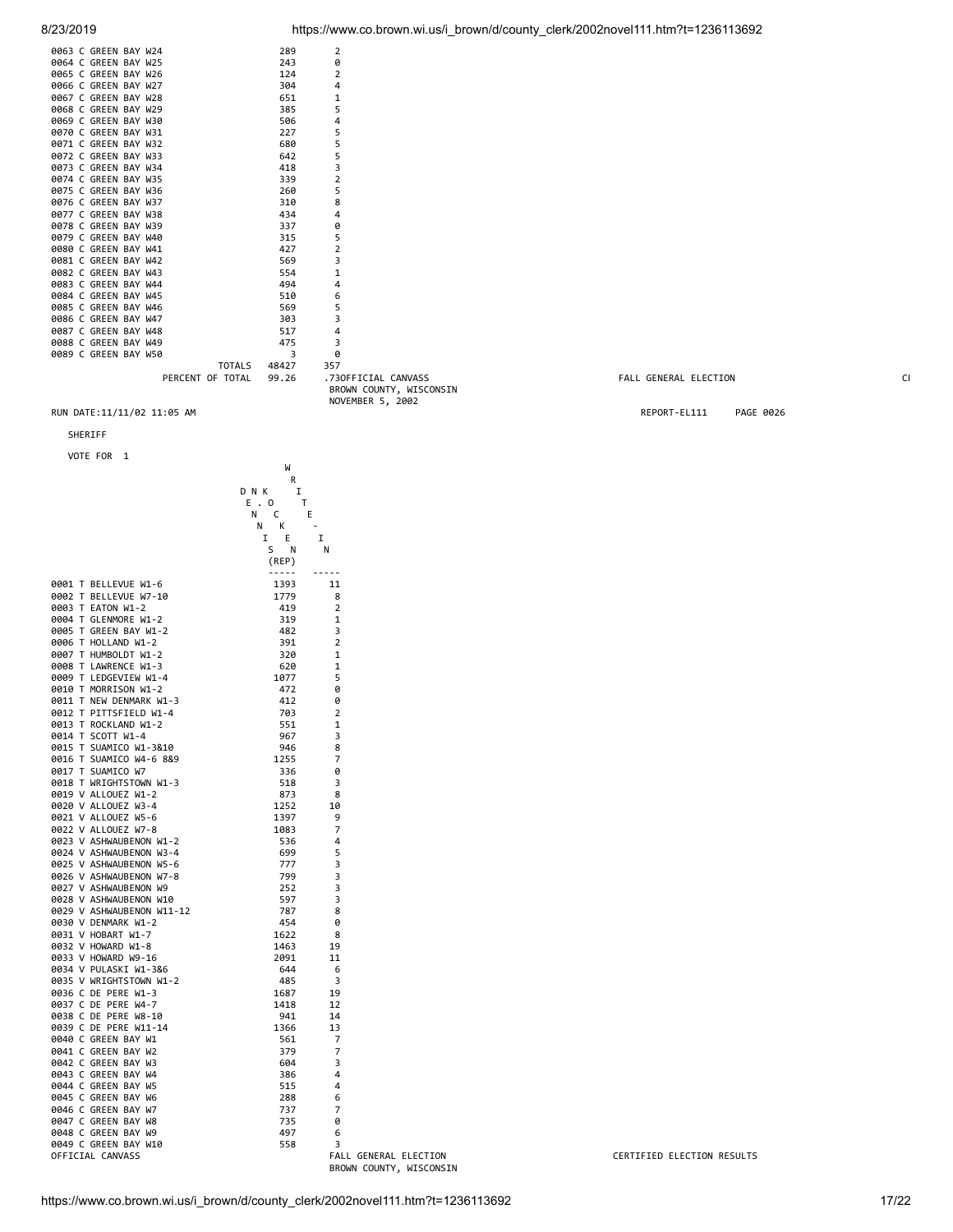NOVEMBER 5, 2002



#### SHERIFF

VOTE FOR 1



PERCENT OF TOTAL 99.17 .82 OFFICIAL CANVASS FALL GENERAL ELECTION CE BROWN COUNTY, WISCONSIN NOVEMBER 5, 2002

RUN DATE:11/11/02 11:05 AM REPORT-EL111 PAGE 0028

#### CLERK OF COURT VOTE FOR 1

|  |                         | А. | R<br>А |                |
|--|-------------------------|----|--------|----------------|
|  |                         | U  | Ν      | I              |
|  |                         | L  | Q      | T              |
|  |                         |    | U      | E              |
|  |                         |    | А      |                |
|  |                         |    | R      | I              |
|  |                         |    | т      | N              |
|  |                         |    | (DEM)  |                |
|  |                         |    |        |                |
|  | 0001 T BELLEVUE W1-6    |    | 1247   | 6              |
|  | 0002 T BELLEVUE W7-10   |    | 1507   | 5              |
|  | 0003 T EATON W1-2       |    | 408    | $\overline{2}$ |
|  | 0004 T GLENMORE W1-2    |    | 273    | 1              |
|  | 0005 T GREEN BAY W1-2   |    | 383    | 4              |
|  | 0006 T HOLLAND W1-2     |    | 326    | $\overline{2}$ |
|  | 0007 T HUMBOLDT W1-2    |    | 306    | 1              |
|  | 0008 T LAWRENCE W1-3    |    | 465    | $\mathbf{1}$   |
|  | 0009 T LEDGEVIEW W1-4   |    | 782    | 3              |
|  | 0010 T MORRISON W1-2    |    | 350    | 1              |
|  | 0011 T NEW DENMARK W1-3 |    | 358    | ø              |
|  | 0012 T PITTSFIELD W1-4  |    | 572    | 1              |
|  | 0013 T ROCKLAND W1-2    |    | 405    | 1              |
|  | 0014 T SCOTT W1-4       |    | 847    | 3              |
|  | 0015 T SUAMICO W1-3&10  |    | 703    | 8              |
|  | 0016 T SUAMICO W4-6 8&9 |    | 979    | 6              |
|  | 0017 T SUAMICO W7       |    | 232    | $\mathbf{1}$   |
|  | 0018 T WRIGHTSTOWN W1-3 |    | 437    | 0              |
|  | 0019 V ALLOUEZ W1-2     |    | 811    | 4              |
|  | 0020 V ALLOUEZ W3-4     |    | 1064   | 5              |
|  | 0021 V ALLOUEZ W5-6     |    | 1081   | 10             |
|  | 0022 V ALLOUEZ W7-8     |    | 915    | 3              |
|  | 0023 V ASHWAUBENON W1-2 |    | 472    | $\mathbf{1}$   |

P G J W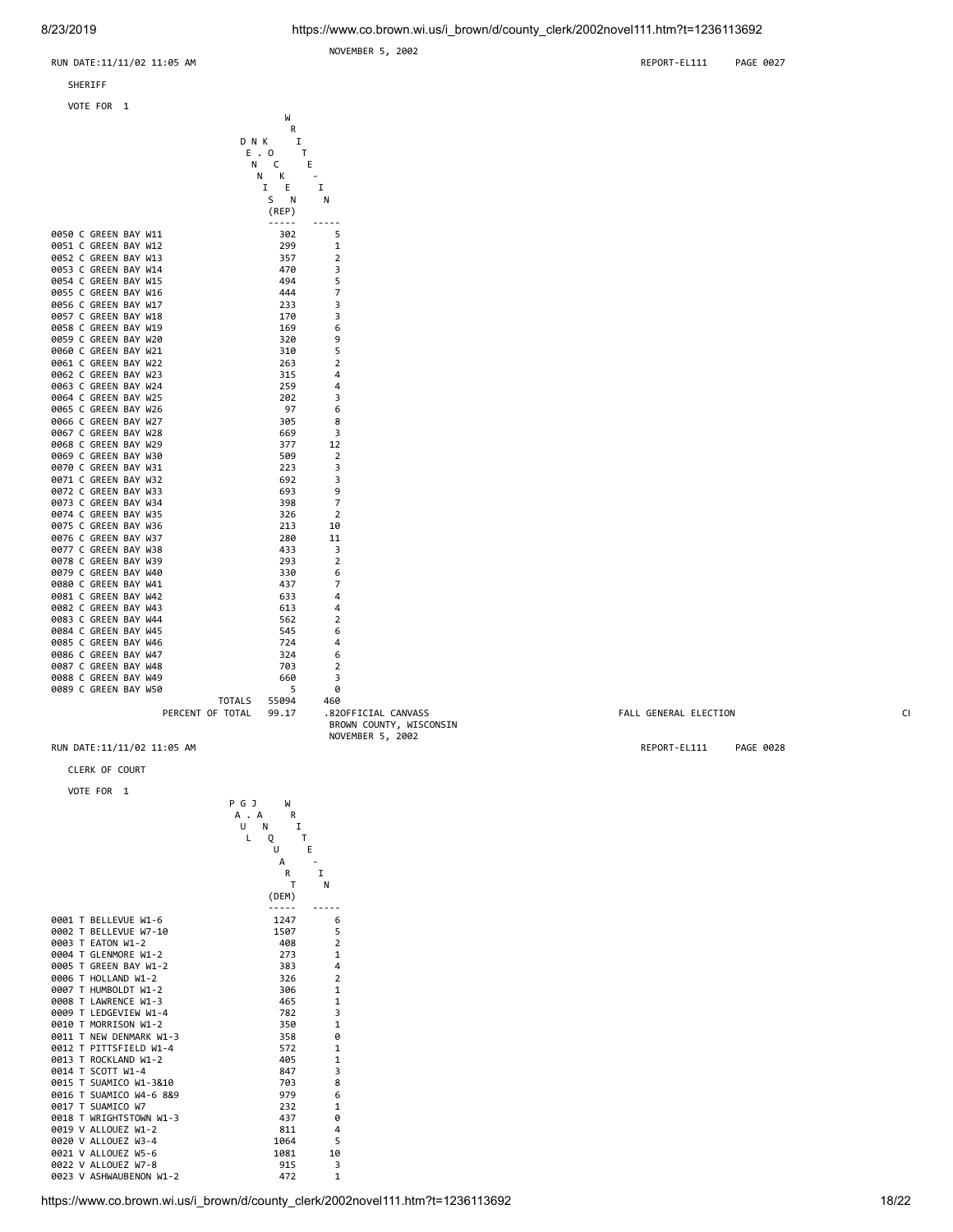|  | 0024 V ASHWAUBENON W3-4   | 652  | 2              |
|--|---------------------------|------|----------------|
|  | 0025 V ASHWAUBENON W5-6   | 703  | 4              |
|  | 0026 V ASHWAUBENON W7-8   | 676  | 5              |
|  | 0027 V ASHWAUBENON W9     | 222  | 2              |
|  | 0028 V ASHWAUBENON W10    | 510  | 4              |
|  | 0029 V ASHWAUBENON W11-12 | 609  | 4              |
|  | 0030 V DENMARK W1-2       | 408  | ø              |
|  | 0031 V HOBART W1-7        | 1277 | 6              |
|  | 0032 V HOWARD W1-8        | 1269 | 12             |
|  | 0033 V HOWARD W9-16       | 1678 | 6              |
|  | 0034 V PULASKI W1-3&6     | 593  | 3              |
|  | 0035 V WRIGHTSTOWN W1-2   | 389  | $\mathbf{1}$   |
|  | 0036 C DE PERE W1-3       | 1322 | 10             |
|  | 0037 C DE PERE W4-7       | 1222 | 8              |
|  | 0038 C DE PERE W8-10      | 914  | 9              |
|  | 0039 C DE PERE W11-14     | 1100 | 7              |
|  | 0040 C GREEN BAY W1       | 479  | 2              |
|  | 0041 C GREEN BAY W2       | 346  | 3              |
|  | 0042 C GREEN BAY W3       | 485  | 1              |
|  | 0043 C GREEN BAY W4       | 367  | 2              |
|  | 0044 C GREEN BAY W5       | 447  | 3              |
|  | 0045 C GREEN BAY W6       | 282  | $\mathbf{1}$   |
|  | 0046 C GREEN BAY W7       | 662  | 4              |
|  | 0047 C GREEN BAY W8       | 648  | $\overline{2}$ |
|  | 0048 C GREEN BAY W9       | 401  | 1              |
|  | 0049 C GREEN BAY W10      | 472  | 3              |
|  | OFFICIAL CANVASS          |      | FAL            |
|  |                           |      | <b>BRO</b>     |
|  |                           |      |                |

CLERK OF COURT



8/23/2019 https://www.co.brown.wi.us/i\_brown/d/county\_clerk/2002novel111.htm?t=1236113692

FALL GENERAL ELECTION **FALL GENERAL ELECTION**  BROWN COUNTY, WISCONSIN NOVEMBER 5, 2002 RUN DATE:11/11/02 11:05 AM REPORT-EL111 PAGE 0029

PALL GENERAL ELECTION CE

RUN DATE:11/11/02 11:05 AM REPORT-EL111 PAGE 0030

REGISTER OF DEEDS

VOTE FOR 1

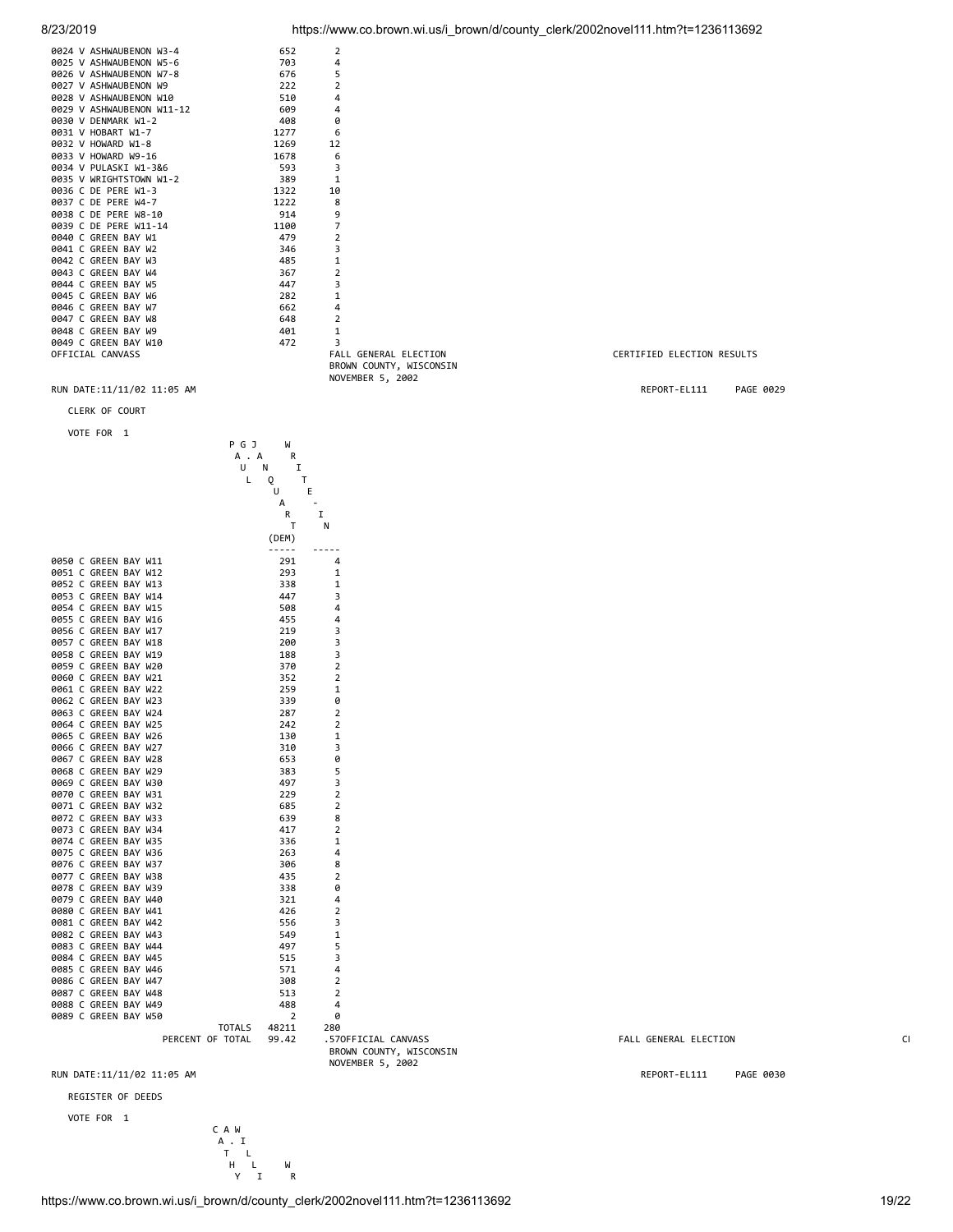|                           | Q<br>I      |                       |
|---------------------------|-------------|-----------------------|
|                           | Т<br>U      |                       |
|                           | E<br>Е      |                       |
|                           | Т           |                       |
|                           | Τ           | I                     |
|                           | Ε           | N                     |
|                           | (DEM)       |                       |
|                           | $- - - - -$ | -----                 |
| 0001 T BELLEVUE W1-6      | 1261        | 6                     |
| 0002 T BELLEVUE W7-10     | 1524        | 4                     |
| 0003 T EATON W1-2         | 410         | 2                     |
| 0004 T GLENMORE W1-2      | 277         | 1                     |
| 0005 T GREEN BAY W1-2     | 391         | $\overline{2}$        |
| 0006 T HOLLAND W1-2       | 328         | 2                     |
| 0007 T HUMBOLDT W1-2      | 311         | 2                     |
| 0008 T LAWRENCE W1-3      | 476         | 1                     |
| 0009 T LEDGEVIEW W1-4     | 806         | 4                     |
| 0010 T MORRISON W1-2      | 356         | 1                     |
| 0011 T NEW DENMARK W1-3   | 361         | 0                     |
| 0012 T PITTSFIELD W1-4    | 584         | 2                     |
| 0013 T ROCKLAND W1-2      | 416         | 1                     |
| 0014 T SCOTT W1-4         | 849         | 3                     |
|                           |             | 9                     |
| 0015 T SUAMICO W1-3&10    | 715<br>992  | 7                     |
| 0016 T SUAMICO W4-6 8&9   |             |                       |
| 0017 T SUAMICO W7         | 230         | 1                     |
| 0018 T WRIGHTSTOWN W1-3   | 442         | 1                     |
| 0019 V ALLOUEZ W1-2       | 813         | 3                     |
| 0020 V ALLOUEZ W3-4       | 1093        | 4                     |
| 0021 V ALLOUEZ W5-6       | 1108        | 7                     |
| 0022 V ALLOUEZ W7-8       | 920         | 5                     |
| 0023 V ASHWAUBENON W1-2   | 486         | 2                     |
| 0024 V ASHWAUBENON W3-4   | 659         | 3                     |
| 0025 V ASHWAUBENON W5-6   | 711         | 2                     |
| 0026 V ASHWAUBENON W7-8   | 686         | 5                     |
| 0027 V ASHWAUBENON W9     | 221         | 3                     |
| 0028 V ASHWAUBENON W10    | 515         | 4                     |
| 0029 V ASHWAUBENON W11-12 | 620         | 2                     |
| 0030 V DENMARK W1-2       | 409         | 1                     |
| 0031 V HOBART W1-7        | 1288        | 7                     |
| 0032 V HOWARD W1-8        | 1283        | 10                    |
| 0033 V HOWARD W9-16       | 1714        | 7                     |
| 0034 V PULASKI W1-3&6     | 603         | 3                     |
| 0035 V WRIGHTSTOWN W1-2   | 393         | $\overline{2}$        |
| 0036 C DE PERE W1-3       | 1345        | 11                    |
| 0037 C DE PERE W4-7       | 1243        | 6                     |
| 0038 C DE PERE W8-10      | 920         | 11                    |
|                           |             |                       |
| 0039 C DE PERE W11-14     | 1114        | 4                     |
| 0040 C GREEN BAY W1       | 482         | 3                     |
| 0041 C GREEN BAY W2       | 347         | 0                     |
| 0042 C GREEN BAY W3       | 491         | $\overline{2}$        |
| 0043 C GREEN BAY W4       | 367         | 2                     |
| 0044 C GREEN BAY W5       | 450         | 3                     |
| 0045 C GREEN BAY W6       | 283         | 2                     |
| 0046 C GREEN BAY W7       | 662         | 7                     |
| OFFICIAL CANVASS          |             | FALL GENERAL ELECTION |

BROWN COUNTY, WISCONSIN NOVEMBER 5, 2002

### REGISTER OF DEEDS

VOTE FOR 1

|  |                                              |  | CAW                         |            |             |
|--|----------------------------------------------|--|-----------------------------|------------|-------------|
|  |                                              |  | A . I                       |            |             |
|  |                                              |  | $\mathsf{T}$<br>L<br>H<br>L | W          |             |
|  |                                              |  | Υ<br>I                      | R          |             |
|  |                                              |  | Q                           | I          |             |
|  |                                              |  |                             | Τ<br>U     |             |
|  |                                              |  |                             | E          | E           |
|  |                                              |  |                             | Τ          |             |
|  |                                              |  |                             | т          | I           |
|  |                                              |  |                             | E          | N           |
|  |                                              |  |                             | (DEM)      |             |
|  |                                              |  |                             |            |             |
|  | 0047 C GREEN BAY W8                          |  |                             | 651        | 1           |
|  | 0048 C GREEN BAY W9                          |  |                             | 409        | 1           |
|  | 0049 C GREEN BAY W10                         |  |                             | 482        | 3           |
|  | 0050 C GREEN BAY W11                         |  |                             | 292        | 3           |
|  | 0051 C GREEN BAY W12                         |  |                             | 285        | $\mathbf 1$ |
|  | 0052 C GREEN BAY W13                         |  |                             | 348        | 1           |
|  | 0053 C GREEN BAY W14                         |  |                             | 452        | 1           |
|  | 0054 C GREEN BAY W15<br>0055 C GREEN BAY W16 |  |                             | 509<br>462 | 4           |
|  | 0056 C GREEN BAY W17                         |  |                             | 213        | 4           |
|  | 0057 C GREEN BAY W18                         |  |                             | 201        | 3<br>3      |
|  | 0058 C GREEN BAY W19                         |  |                             | 193        | 3           |
|  | 0059 C GREEN BAY W20                         |  |                             | 372        | 3           |
|  | 0060 C GREEN BAY W21                         |  |                             | 357        | 1           |
|  | 0061 C GREEN BAY W22                         |  |                             | 258        | 1           |
|  | 0062 C GREEN BAY W23                         |  |                             | 340        | 0           |
|  | 0063 C GREEN BAY W24                         |  |                             | 291        | 1           |
|  | 0064 C GREEN BAY W25                         |  |                             | 242        | 0           |
|  | 0065 C GREEN BAY W26                         |  |                             | 129        | 1           |
|  | 0066 C GREEN BAY W27                         |  |                             | 309        | 2           |
|  | 0067 C GREEN BAY W28                         |  |                             | 649        | 0           |
|  | 0068 C GREEN BAY W29                         |  |                             | 389        | 5           |
|  | 0069 C GREEN BAY W30                         |  |                             | 507        | 5           |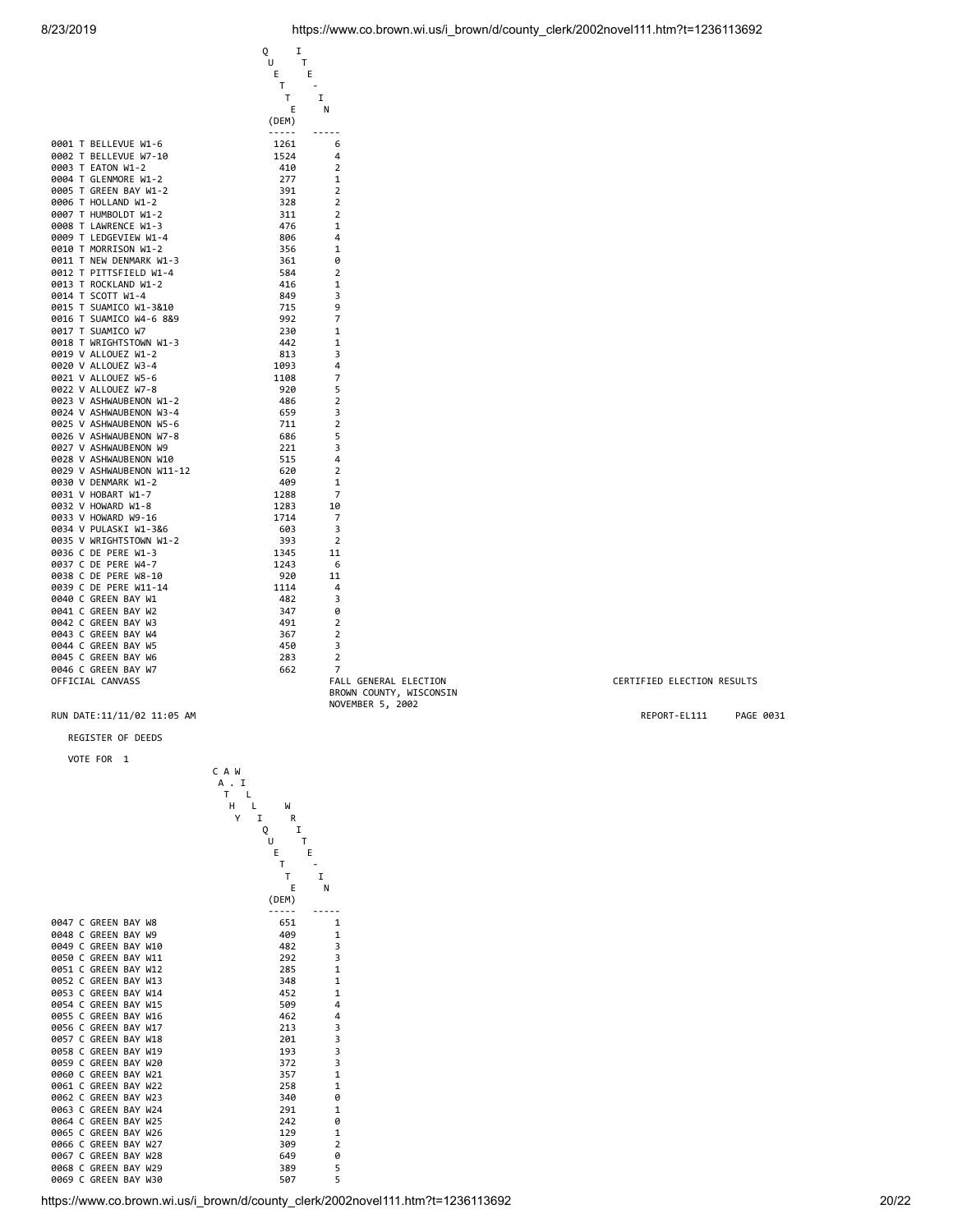